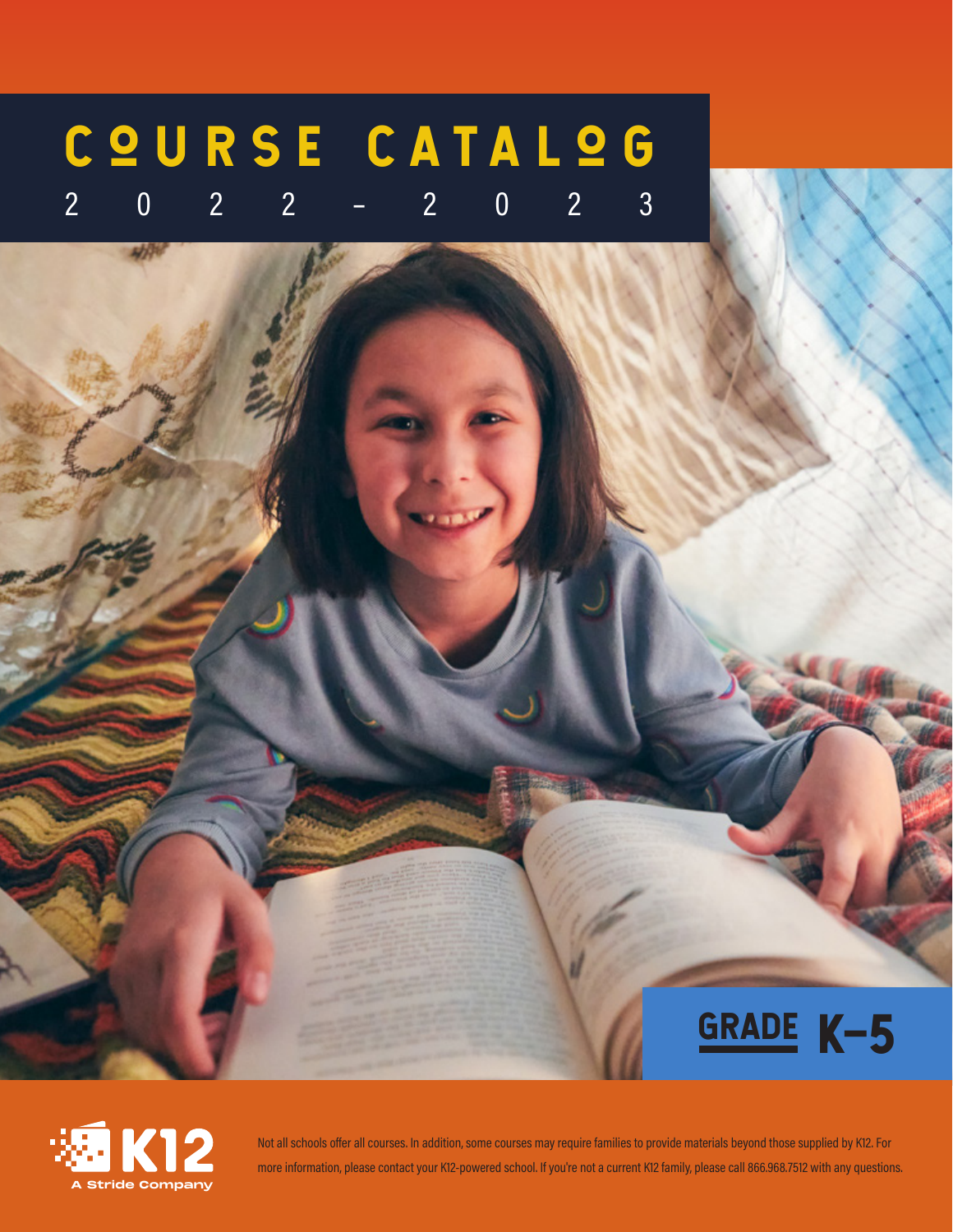| Course Name LE                  | <b>Subject</b> | <b>Course Description</b>                                                                                                                                                                                                                                                                                                                                                                                                                                                                                                                                                                                                                                                                                                                                                                                                                                                                                                                                                                                                                                                                                                                                                                                                                                                                                                                                                                                                                                                                                |
|---------------------------------|----------------|----------------------------------------------------------------------------------------------------------------------------------------------------------------------------------------------------------------------------------------------------------------------------------------------------------------------------------------------------------------------------------------------------------------------------------------------------------------------------------------------------------------------------------------------------------------------------------------------------------------------------------------------------------------------------------------------------------------------------------------------------------------------------------------------------------------------------------------------------------------------------------------------------------------------------------------------------------------------------------------------------------------------------------------------------------------------------------------------------------------------------------------------------------------------------------------------------------------------------------------------------------------------------------------------------------------------------------------------------------------------------------------------------------------------------------------------------------------------------------------------------------|
| <b>American Studies</b><br>4 ED | History        | Fourth graders investigate the geography, history, economics, and civics<br>of the United States. Students begin their study of geography by<br>learning how to read and interpret different types of maps. They use<br>maps to explore the five regions of the United States, as well as<br>neighboring countries to the north and south. Students learn about the<br>nation's natural landmarks and landforms, weather and climate, plant life,<br>and wildlife. They learn about capital cities, urban and rural areas,<br>business and industry, recreational and historical sites, and the<br>importance of preserving the environment. Using primary and secondary<br>sources they explore historical events and perspectives in American<br>history. While students learn about cultural exchanges, settlement<br>patterns, and migrations as the country changed over time, they begin to<br>analyze historical events in terms of cause and effect to better<br>understand the past. Students use research skills to learn about their<br>state and share those findings with others. Students study basic<br>economic concepts, financial choices, taxes, banking, and investing.<br>They also explore federal, state, and local government and learn how<br>America's founding documents establish government by the people.<br>They learn about citizenship rights and responsibilities, limits to rights,<br>and how citizens address modern-day issues in their communities and<br>nation. |
| Art 1 E1                        | Art            | This course introduces students to the world of art and architecture.<br>Students learn about paintings and sculptures and see art that looks<br>realistic and art that looks imaginary. Students discover how artists use<br>lines, shapes, colors, patterns, textures, symmetry, and forms in portrait,<br>landscape, and still life artworks. They discover ancient cave paintings<br>and ancient art from Egypt, Greece, and China. Students draw, paint, and<br>sculpt their own artworks that are inspired by the artworks they study.                                                                                                                                                                                                                                                                                                                                                                                                                                                                                                                                                                                                                                                                                                                                                                                                                                                                                                                                                             |
| Art 2 E1                        | Art            | This course introduces students to the world of art and architecture.<br>Students learn about paintings and sculptures, both realistic and<br>abstract. They discover how artists use lines, shapes, colors, patterns,<br>textures, and forms in portrait, landscape, and still life artworks. They<br>discover art forms from Europe, Asia, Africa, and the Americas. Students<br>draw, paint, and sculpt their own artworks that are inspired by the<br>artworks they study.                                                                                                                                                                                                                                                                                                                                                                                                                                                                                                                                                                                                                                                                                                                                                                                                                                                                                                                                                                                                                           |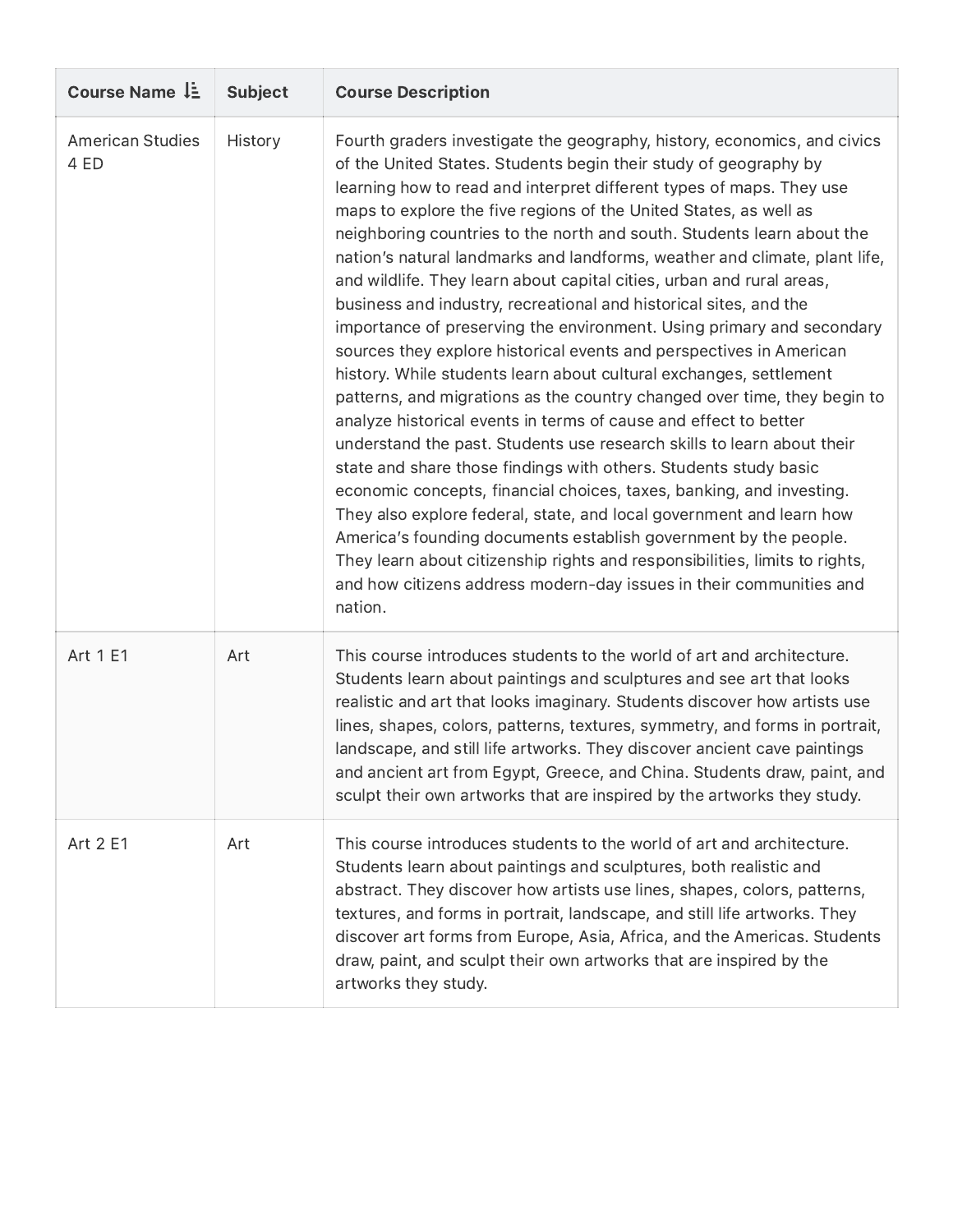| Course Name LE                       | <b>Subject</b>     | <b>Course Description</b>                                                                                                                                                                                                                                                                                                                                                                                                                                                                                                                                                                                     |
|--------------------------------------|--------------------|---------------------------------------------------------------------------------------------------------------------------------------------------------------------------------------------------------------------------------------------------------------------------------------------------------------------------------------------------------------------------------------------------------------------------------------------------------------------------------------------------------------------------------------------------------------------------------------------------------------|
| Art 3 E1                             | Art                | This course introduces students to art and architecture from the 1400s<br>through the 1700s. Students extend their knowledge of the elements of<br>art and principles of design, such as form, texture, pattern, contrast, and<br>balance. They investigate artworks from Europe, Asia, Africa, and the<br>Americas. Students draw, paint, and sculpt their own artworks using a<br>variety of materials and techniques, all of which are inspired by the<br>artworks they study.                                                                                                                             |
| Art 4 E1                             | Art                | This course introduces students to the art and architecture of early<br>America through the modern era. Students extend their knowledge of<br>elements of art and principles of design, such as form, texture, pattern,<br>contrast, and balance. They investigate Colonial American artworks and<br>modern artworks that generated new forms of expression. Students<br>draw, paint, and sculpt their own artworks using a variety of materials<br>and techniques, all of which are inspired by the artworks they study.                                                                                     |
| Art K E1                             | Art                | This course introduces students to the world of art. Students learn about<br>paintings and sculptures. They see art that looks realistic and art that<br>looks imaginary and discover how artists use lines, shapes, colors,<br>patterns, textures, and forms in artworks. Students discuss portrait,<br>landscape, and still life artworks. They draw, paint, and sculpt their own<br>artworks that are inspired by the artworks they study.                                                                                                                                                                 |
| <b>BEGINNING</b><br><b>CHINESE I</b> | World<br>Languages | This introductory Chinese course provides a fun, interactive experience<br>for a student's first exposure to the Chinese language. The content for<br>each unit is based on an authentic story from China. This course,<br>designed specifically for younger students, focuses principally on<br>vocabulary acquisition through stories, games, songs, and practice<br>activities. Students are exposed to the Chinese language and Chinese-<br>speaking cultures in a fun environment where they can explore meanings<br>and begin to express themselves through simple words and phrases.                   |
| <b>BEGINNING</b><br><b>FRENCH I</b>  | World<br>Languages | This introductory French course provides a fun, interactive experience<br>for a student's first exposure to the French language. The content for<br>each unit is based on an authentic story from the French-speaking<br>world. This course, designed specifically for younger students, focuses<br>principally on vocabulary acquisition through stories, games, songs, and<br>practice activities. Students are exposed to the French language and<br>French-speaking cultures in a fun environment where they can explore<br>meanings and begin to express themselves through simple words and<br>phrases. |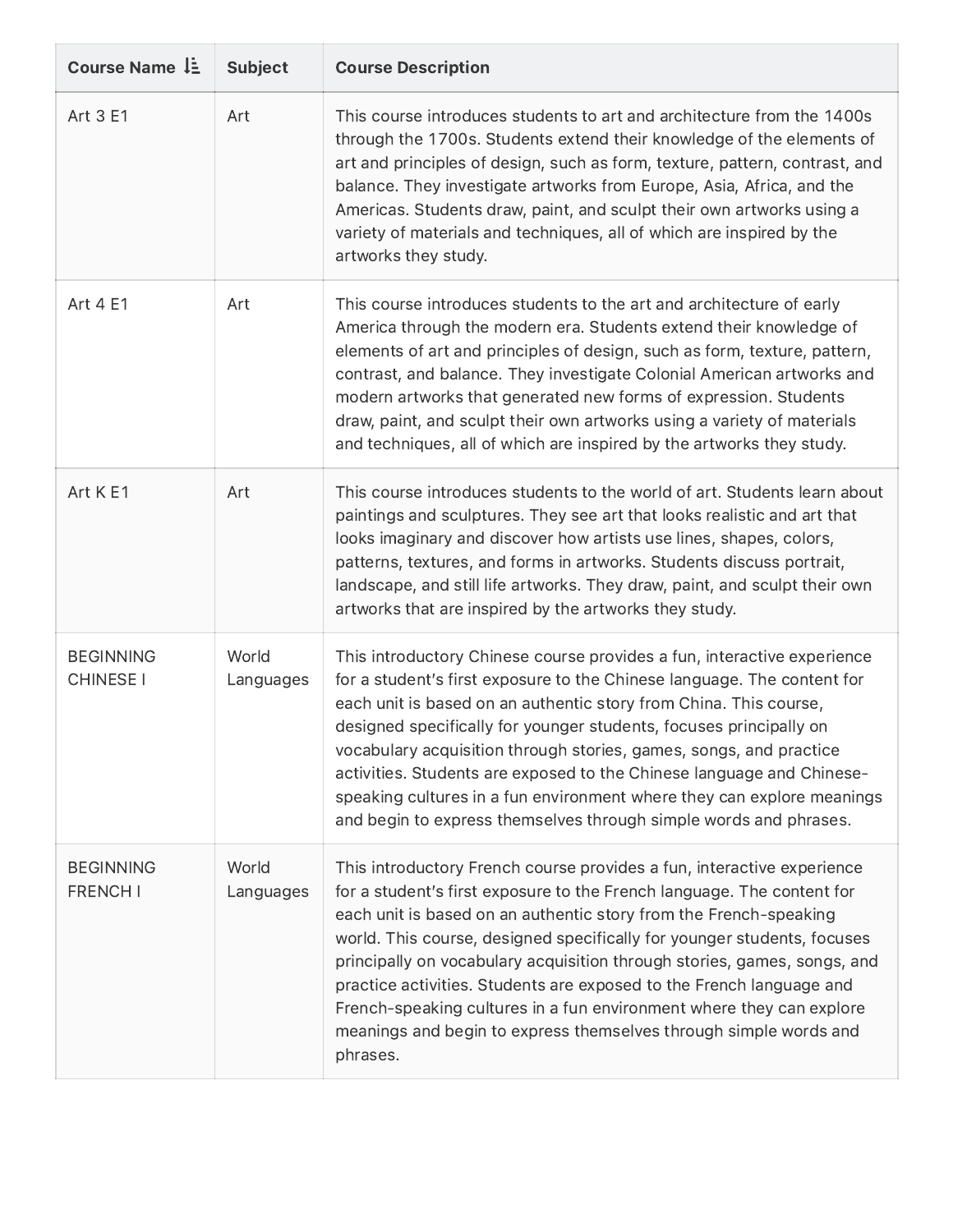| Course Name $I$ =                     | <b>Subject</b>     | <b>Course Description</b>                                                                                                                                                                                                                                                                                                                                                                                                                                                                                                                                                                                                                                                                                                                                                                                                                                                                                                                                                                                                                                                                                                                                                                                                                                                                              |
|---------------------------------------|--------------------|--------------------------------------------------------------------------------------------------------------------------------------------------------------------------------------------------------------------------------------------------------------------------------------------------------------------------------------------------------------------------------------------------------------------------------------------------------------------------------------------------------------------------------------------------------------------------------------------------------------------------------------------------------------------------------------------------------------------------------------------------------------------------------------------------------------------------------------------------------------------------------------------------------------------------------------------------------------------------------------------------------------------------------------------------------------------------------------------------------------------------------------------------------------------------------------------------------------------------------------------------------------------------------------------------------|
| <b>BEGINNING</b><br><b>SPANISH I</b>  | World<br>Languages | This introductory Spanish course provides a fun, interactive experience<br>for a student's first exposure to the Spanish language. The content for<br>each unit is based on an authentic story, myth or legend from the<br>Spanish-speaking culture. This course, designed specifically for younger<br>students, focuses principally on vocabulary acquisition through stories,<br>games, songs, and practice activities. Students are exposed to Spanish<br>language and Spanish-speaking cultures in a fun environment where<br>they can explore meanings and begin to express themselves through<br>simple words and phrases.                                                                                                                                                                                                                                                                                                                                                                                                                                                                                                                                                                                                                                                                       |
| <b>BEGINNING</b><br><b>SPANISH II</b> | World<br>Languages | This K-2, Level 2 Exposure version is the second level of the introductory<br>Spanish course, following the same instructional structure students were<br>introduced to in the K-2, Level 1 Exposure Spanish course. It continues<br>the exploration of the language through an immersive, fun, interactive<br>experience designed for younger learners. In each unit, students are<br>immersed in a different virtual world where they meet unique characters<br>who send them on a series of engaging tasks to acquire the vocabulary,<br>learn the culture, and further their acquisition of basic Spanish skills. The<br>content and characters for each unit are based on an authentic story,<br>myth, or legend from a Spanish-speaking culture. Students also learn an<br>authentic song, take part in a karaoke sing-along, and watch a culture<br>video. This second level introductory course continues the focus on<br>vocabulary acquisition and expression through simple words and<br>phrases. While all 4 skills are present in the course, the focus is on<br>developing vocabulary and audio recognition skills as well as speaking<br>abilities. In this course, students will complete 10 units of content and 2<br>review units. Each unit of content is separated into 6 lessons. |
| Early American<br>Art E1              | Art                | This course introduces students to early American art, beginning with<br>the art of the Indigenous peoples of North America and ending with the<br>art and architecture of Colonial America. Students extend their<br>knowledge of elements of art and principles of design such as form,<br>texture, pattern, contrast, and balance. Students draw, paint, and sculpt<br>their own artworks using a variety of materials and techniques, all of<br>which are inspired by the artworks they study.                                                                                                                                                                                                                                                                                                                                                                                                                                                                                                                                                                                                                                                                                                                                                                                                     |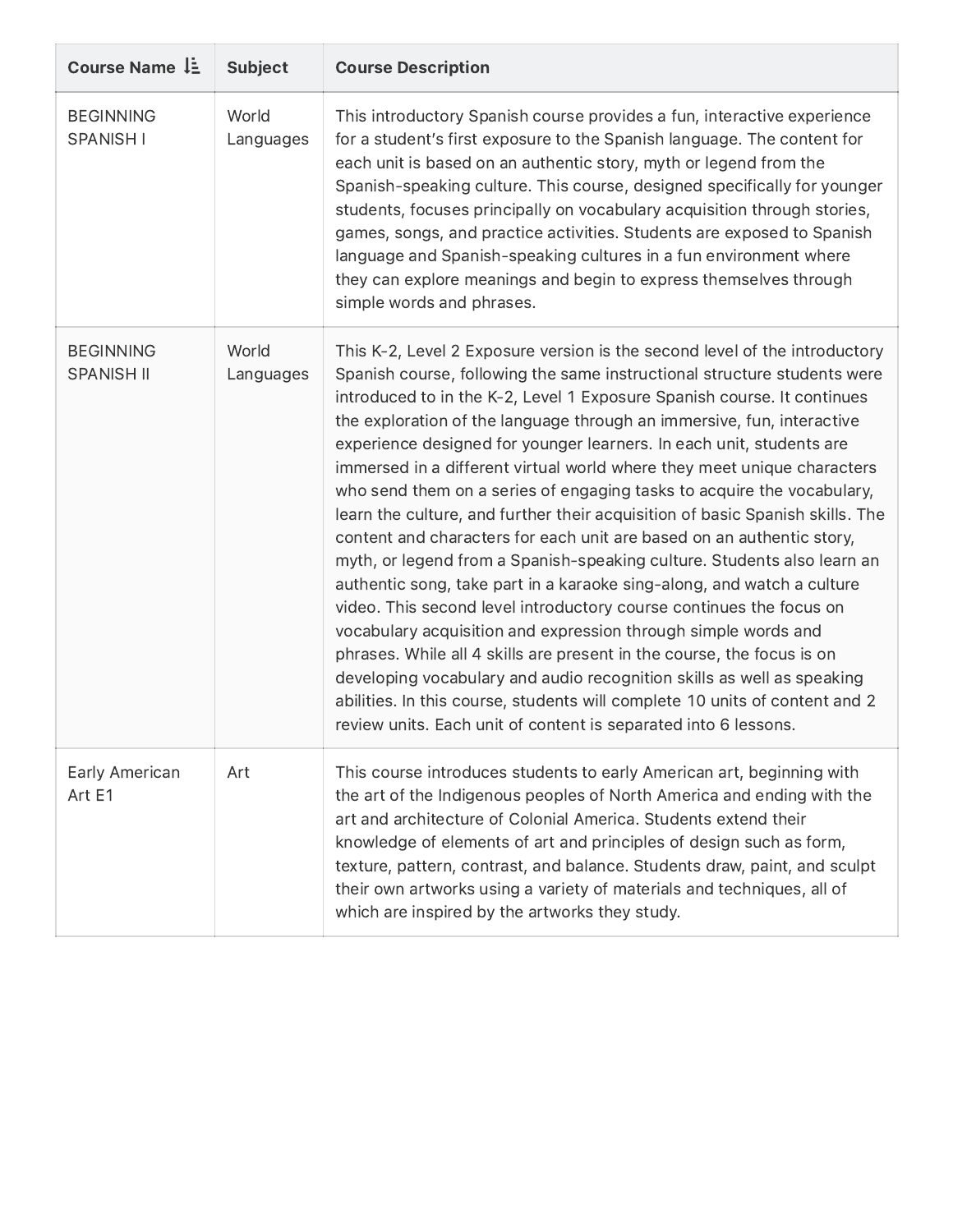| Course Name LE                 | <b>Subject</b> | <b>Course Description</b>                                                                                                                                                                                                                                                                                                                                                                                                                                                                                                                                                                                                                                                                                                                                                                                                                                                                                                                                                                                                                                                                                                                                                                                                                                                                                                                                                                                                                                                                                                                                                                                                                                                                                                            |
|--------------------------------|----------------|--------------------------------------------------------------------------------------------------------------------------------------------------------------------------------------------------------------------------------------------------------------------------------------------------------------------------------------------------------------------------------------------------------------------------------------------------------------------------------------------------------------------------------------------------------------------------------------------------------------------------------------------------------------------------------------------------------------------------------------------------------------------------------------------------------------------------------------------------------------------------------------------------------------------------------------------------------------------------------------------------------------------------------------------------------------------------------------------------------------------------------------------------------------------------------------------------------------------------------------------------------------------------------------------------------------------------------------------------------------------------------------------------------------------------------------------------------------------------------------------------------------------------------------------------------------------------------------------------------------------------------------------------------------------------------------------------------------------------------------|
| Early American<br>History 5 ED | History        | Students in Early American History 5 ED explore U.S. history, geography,<br>economics, and government by focusing on the influence of physical and<br>cultural characteristics on national origins, growth, and development up<br>to 1800. Students study Indigenous cultures, European exploration,<br>colonization, settlement, the American Revolution, the founding of the<br>Republic, and the early years of the United States. They learn about<br>citizenship and the major components of the government as outlined in<br>the U.S.Constitution. The course emphasizes critical thinking skills,<br>including questioning, examining fact and opinion, analyzing and<br>evaluating sources of information, contrasting and comparing the use of<br>primary and secondary sources, and conducting research using a variety<br>of resources. Additional social studies skills are integrated in the lessons,<br>including reading and analyzing maps, creating and interpreting charts<br>and graphs, identifying relationships, engaging in debate, writing a<br>persuasive essay, and developing thinking and independent study skills.                                                                                                                                                                                                                                                                                                                                                                                                                                                                                                                                                                                      |
| <b>ELA 1 E1</b>                | English        | The English Language Arts 1 program comprises two courses, ELA 1 and<br>Phonics 1. The program provides a well-balanced approach to literacy<br>that integrates phonics, reading, writing, grammar, vocabulary, spelling,<br>and handwriting. Students develop comprehension, build vocabulary,<br>and gain a lifelong interest in reading. Thematic units in literacy contain<br>workshops in which instruction is anchored by a focus text. Through a<br>combination of teacher-led instruction (either live or via embedded video<br>within the course) and independent practice (both online and offline),<br>students build knowledge by exploring both classic and contemporary<br>works in different genres and formats-fiction, poetry, drama, nonfiction,<br>trade books, magazines, and e-books. Beginning in the second<br>semester, students complete focused grammar activities and write a<br>variety of compositions by following the writing process.<br>Phonics prepares students to become independent readers through<br>teacher-led, systematic, multisensory instruction in a developmentally<br>appropriate manner. Students review phonological awareness and learn<br>advanced decoding skills and sight words. Letter tiles, a variety of<br>interactive games and activities, and decodable readers (brief stories<br>that consist entirely of words students can read independently) support<br>multimodal learning. Spelling instruction begins in the second half of the<br>first semester in ELA 1, building on the foundation of letter-sound<br>knowledge previously mastered in Phonics.<br>Targeted handwriting activities provide gentle instruction to help<br>students print letters correctly. |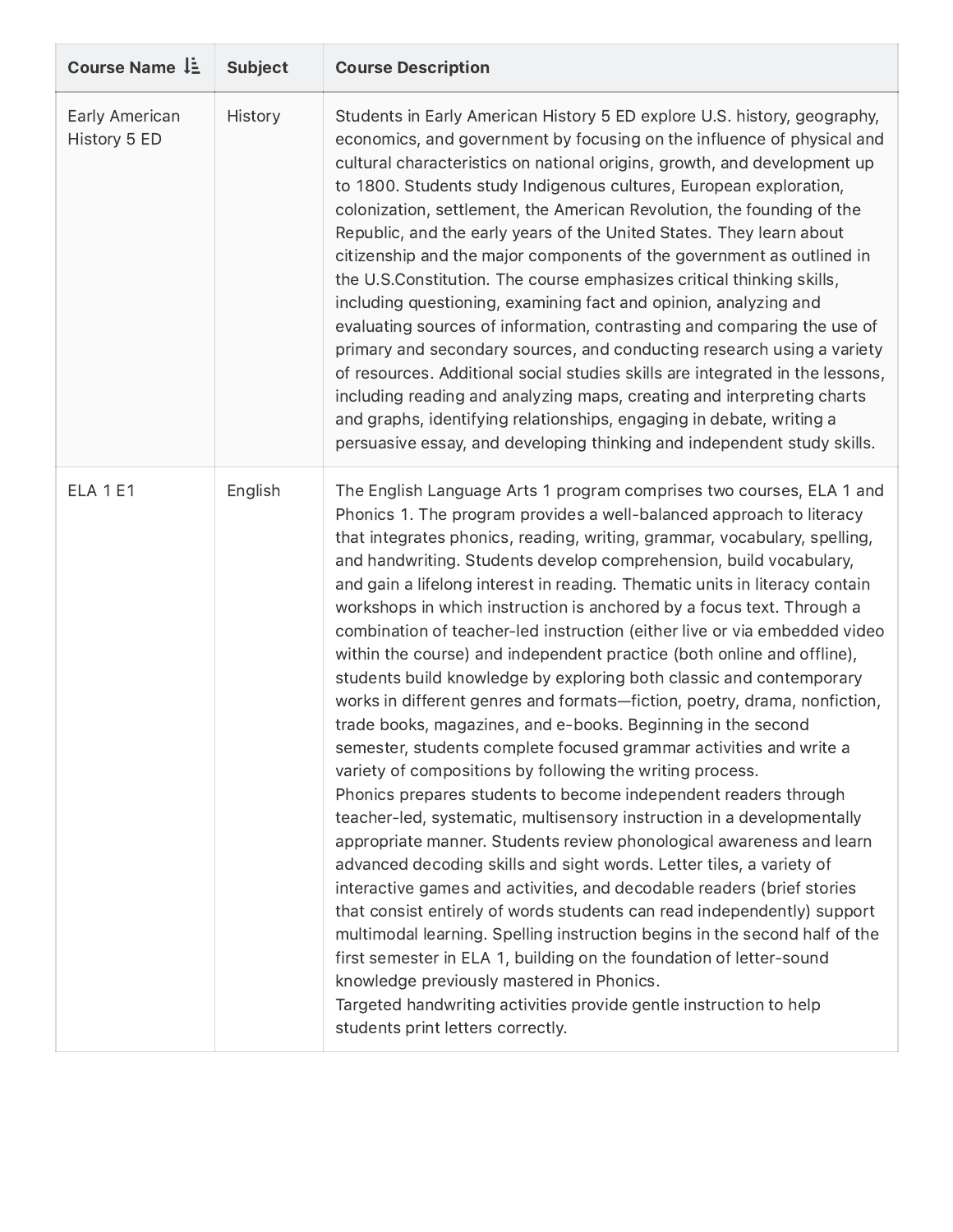| Course Name LE      | <b>Subject</b> | <b>Course Description</b>                                                                                                                                                                                                                                                                                                                                                                                                                                                                                                                                                                                                                                                                                                                                                                                                                                                                                                                                                                                                                                                                                                                                                                                                                                                                                                                                                                                      |
|---------------------|----------------|----------------------------------------------------------------------------------------------------------------------------------------------------------------------------------------------------------------------------------------------------------------------------------------------------------------------------------------------------------------------------------------------------------------------------------------------------------------------------------------------------------------------------------------------------------------------------------------------------------------------------------------------------------------------------------------------------------------------------------------------------------------------------------------------------------------------------------------------------------------------------------------------------------------------------------------------------------------------------------------------------------------------------------------------------------------------------------------------------------------------------------------------------------------------------------------------------------------------------------------------------------------------------------------------------------------------------------------------------------------------------------------------------------------|
| ELA 2 SUMMIT        | English        | English Language Arts 2 Summit provides a well-balanced approach to<br>literacy that connects reading, writing, grammar, word study (including<br>vocabulary and spelling), and handwriting into one integrated program.<br>The course comprises 12 thematic units. Each unit contains workshops<br>in which reading, writing, and word study are anchored by a focus text.<br>Through read-aloud videos, independent reading, and close reading<br>activities, students explore both classic and contemporary works in<br>different genres and formats-fiction, poetry, drama, nonfiction, and<br>magazines. Through studying model writing from the reading selections,<br>students use the writing process to complete a variety of short and long<br>compositions. Students learn about grammar, usage, and mechanics and<br>apply those skills as they write, revise, and proofread their work.<br>Students grow their vocabulary by learning the meanings of words from<br>the reading selections, as well as their ability to determine word<br>meanings through strategy-based instruction on concepts such as word<br>relationships, context clues, and word parts. Foundational concepts of<br>phonological awareness and phonics are also included. Spelling<br>instruction focuses on common spelling patterns and understanding how<br>to apply them to words beyond those on the spelling lists. |
| <b>ELA 3 SUMMIT</b> | English        | Summit English Language Arts 3 provides a well-balanced approach to<br>literacy that connects reading, writing, grammar, vocabulary, and<br>spelling into one integrated program. Dedicated time for keyboarding<br>practice is also included. The course comprises 14 units, including 2<br>assessment units. Each unit contains workshops that have one major<br>focus (reading, writing, or word study) for instruction and reinforcement<br>of big ideas. In reading workshops, students read independently both<br>classic and contemporary works in a different genres and formats-<br>fiction, poetry, drama, nonfiction, and magazines-before exploring each<br>text through various activities. In writing workshops, students study<br>writing models and then use the writing process to write a variety of<br>compositions. They learn about grammar, usage, and mechanics and<br>apply those skills as they revise and proofread their work. In word study<br>workshops, students grow their vocabulary by learning the meanings of<br>groups of conceptually related words. Students also learn to focus on<br>spelling patterns that are necessary to be fluent, proficient readers,<br>writers, and spellers.                                                                                                                                                                                  |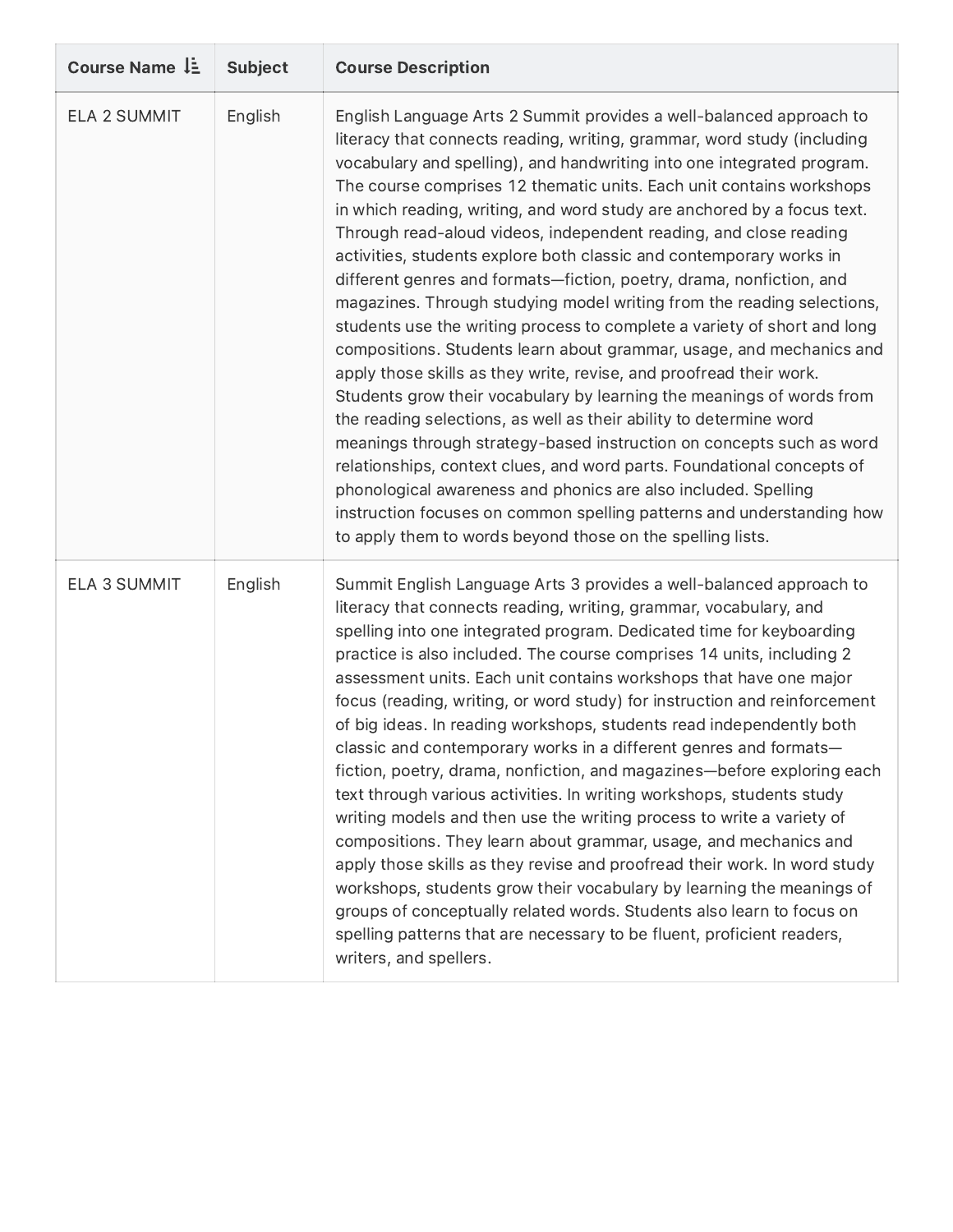| Course Name I=      | <b>Subject</b> | <b>Course Description</b>                                                                                                                                                                                                                                                                                                                                                                                                                                                                                                                                                                                                                                                                                                                                                                                                                                                                                                                                                                                                                                                                                                                                                                                         |
|---------------------|----------------|-------------------------------------------------------------------------------------------------------------------------------------------------------------------------------------------------------------------------------------------------------------------------------------------------------------------------------------------------------------------------------------------------------------------------------------------------------------------------------------------------------------------------------------------------------------------------------------------------------------------------------------------------------------------------------------------------------------------------------------------------------------------------------------------------------------------------------------------------------------------------------------------------------------------------------------------------------------------------------------------------------------------------------------------------------------------------------------------------------------------------------------------------------------------------------------------------------------------|
| ELA 4 SUMMIT        | English        | ELA 4 Summit provides a well-balanced approach to literacy that<br>connects reading, writing, grammar, vocabulary, and spelling into one<br>integrated program. Dedicated time for keyboarding practice is also<br>included. The course is made up of 12 units. Each unit contains<br>workshops that center on one major focus (reading, writing, or word<br>study) for instruction and reinforcement of big ideas. In reading<br>workshops, students read independently in a variety of genres and<br>formats-fiction, poetry, drama, nonfiction, and magazines-before<br>exploring each text through various activities. In writing workshops,<br>students analyze model writing samples and then work through the<br>writing process to develop original compositions of their own. They learn<br>about grammar, usage, and mechanics and apply those skills as they<br>revise and proofread their work. In word study workshops, students grow<br>their vocabulary by learning the meanings of groups of conceptually<br>related words. Students also learn to focus on spelling patterns that are<br>necessary to be fluent, proficient readers, writers, and spellers.                                      |
| <b>ELA 5 SUMMIT</b> | English        | Summit English Language Arts 5 provides a well-balanced approach to<br>literacy that connects reading, writing, grammar, vocabulary, and<br>spelling into one integrated program. Dedicated time for keyboarding<br>practice is also included. The course is made up of 12 units. Each unit<br>contains workshops that center on one major focus (reading, writing, or<br>word study) for instruction and reinforcement of big ideas. In reading<br>workshops, students read independently in a variety of genres and<br>formats-fiction, poetry, drama, nonfiction, magazines, and graphic<br>novels-before exploring each text through various activities. In writing<br>workshops, students analyze model writing samples and then work<br>through the writing process to develop original compositions of their<br>own. They learn about grammar, usage, and mechanics and apply those<br>skills as they revise and proofread their work. In word study workshops,<br>students grow their vocabulary by learning the meanings of groups of<br>conceptually related words. Students also learn to focus on spelling<br>patterns that are necessary to be fluent, proficient readers, writers, and<br>spellers. |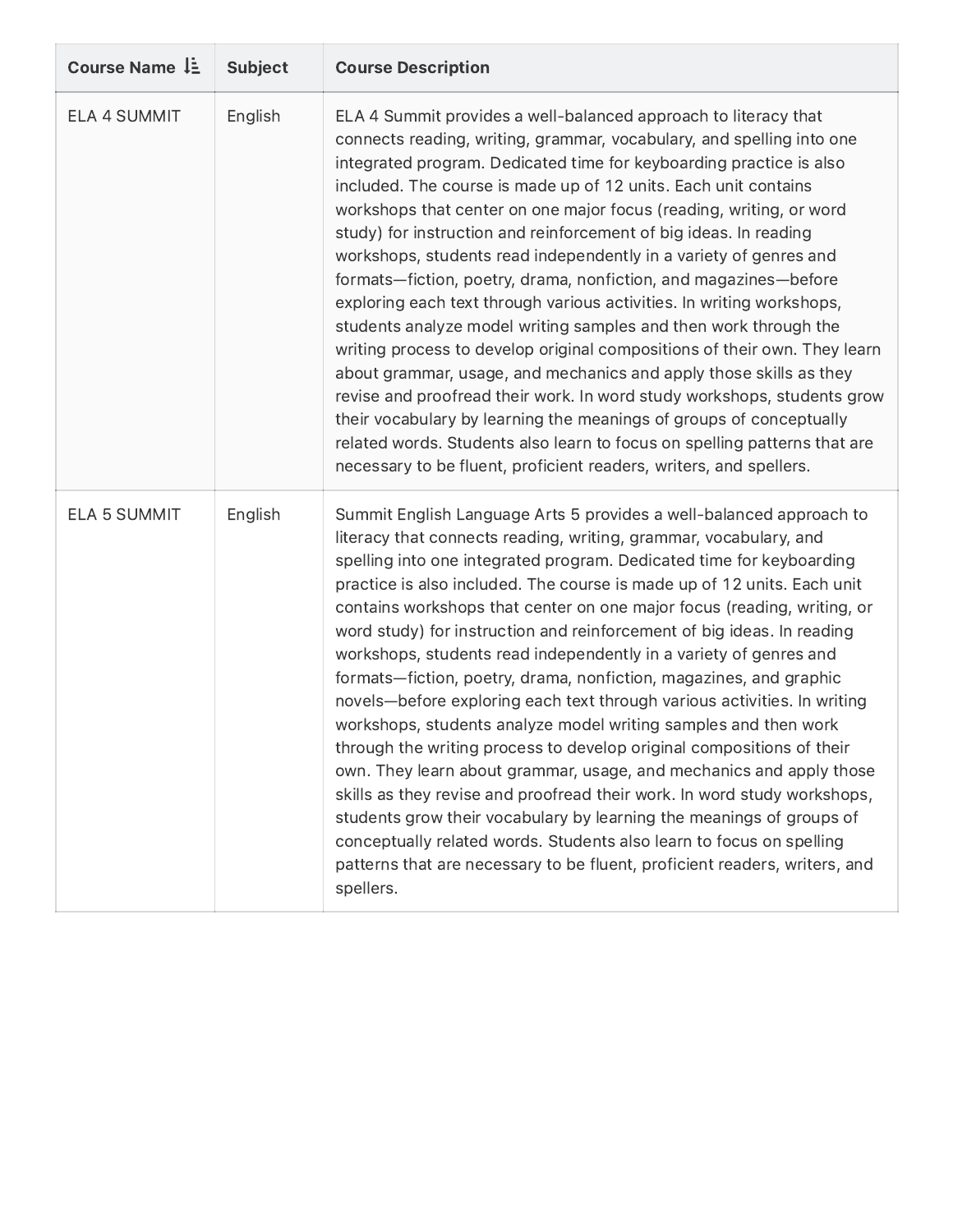| Course Name LE                              | <b>Subject</b>                      | <b>Course Description</b>                                                                                                                                                                                                                                                                                                                                                                                                                                                                                                                                                                                                                                                                                                                                                                                                                                                                                                                                                                                                                                                                                                                                                                                                                                                                                                                                                                                                                                                                                                                                                                                                                                                                                                                                                                                                                                                                                                                                                                                                                                      |
|---------------------------------------------|-------------------------------------|----------------------------------------------------------------------------------------------------------------------------------------------------------------------------------------------------------------------------------------------------------------------------------------------------------------------------------------------------------------------------------------------------------------------------------------------------------------------------------------------------------------------------------------------------------------------------------------------------------------------------------------------------------------------------------------------------------------------------------------------------------------------------------------------------------------------------------------------------------------------------------------------------------------------------------------------------------------------------------------------------------------------------------------------------------------------------------------------------------------------------------------------------------------------------------------------------------------------------------------------------------------------------------------------------------------------------------------------------------------------------------------------------------------------------------------------------------------------------------------------------------------------------------------------------------------------------------------------------------------------------------------------------------------------------------------------------------------------------------------------------------------------------------------------------------------------------------------------------------------------------------------------------------------------------------------------------------------------------------------------------------------------------------------------------------------|
| ELAKE1                                      | English                             | The English Language Arts K program comprises two courses, ELA K and<br>Phonics K. The program provides kindergarten students with a complete<br>early literacy learning experience. Students work through structured<br>lessons that emphasize reading readiness, phonics, language skills,<br>literature, writing skills, and handwriting through a combination of<br>teacher-led instruction (either live or via embedded video within the<br>course) and independent practice, both online and offline. The program<br>provides a strong foundation in comprehension and vocabulary to instill<br>a lifelong interest in reading and learning.<br>Phonics prepares students to become independent readers through<br>teacher-led, systematic, multisensory instruction in a developmentally<br>appropriate manner. Students review letter names, practice phonological<br>awareness, and learn decoding skills and sight words. Letter tiles, a<br>variety of interactive games and activities, and decodable readers (brief<br>stories that consist entirely of words students can read independently)<br>support multimodal learning.<br>Read-aloud instruction through a wide variety of texts kindles the<br>imagination and builds knowledge while developing listening skills,<br>comprehension, and vocabulary. Students acquire the critical skills and<br>knowledge required for reading and literacy. Text selections include<br>engaging classic literature, exciting contemporary titles, and informative<br>nonfiction topics in a variety of formats including trade books,<br>magazines, and e-books.<br>Poems and nursery rhymes help students further expand vocabulary and<br>comprehension while developing a love of language. Drawing, and later<br>writing, in students' My Writing Journal K lays the foundations of the<br>writing process as students brainstorm, discuss, illustrate, and share<br>ideas with others.<br>Targeted handwriting activities provide gentle instruction to help<br>students print letters correctly. |
| <b>Fitness and</b><br>Health 1 Summit<br>ED | Health and<br>Physical<br>Education | Young students continue to learn the basics about how their bodies grow<br>and work. In this course they learn about health resources and begin<br>learning how the media can influence health. Lessons cover nutrition,<br>healthy habits, mental health and wellness, exercise and activity, injury<br>and violence prevention, and safety. Students participate in fitness<br>activities in each lesson. They practice fundamental movement patterns<br>like balancing, cross lateralization, and sequencing skills. They learn<br>spatial and body awareness and how food and energy are connected.<br>Students will learn about communicating feelings, personal<br>responsibility, and the importance of lifetime wellness.                                                                                                                                                                                                                                                                                                                                                                                                                                                                                                                                                                                                                                                                                                                                                                                                                                                                                                                                                                                                                                                                                                                                                                                                                                                                                                                              |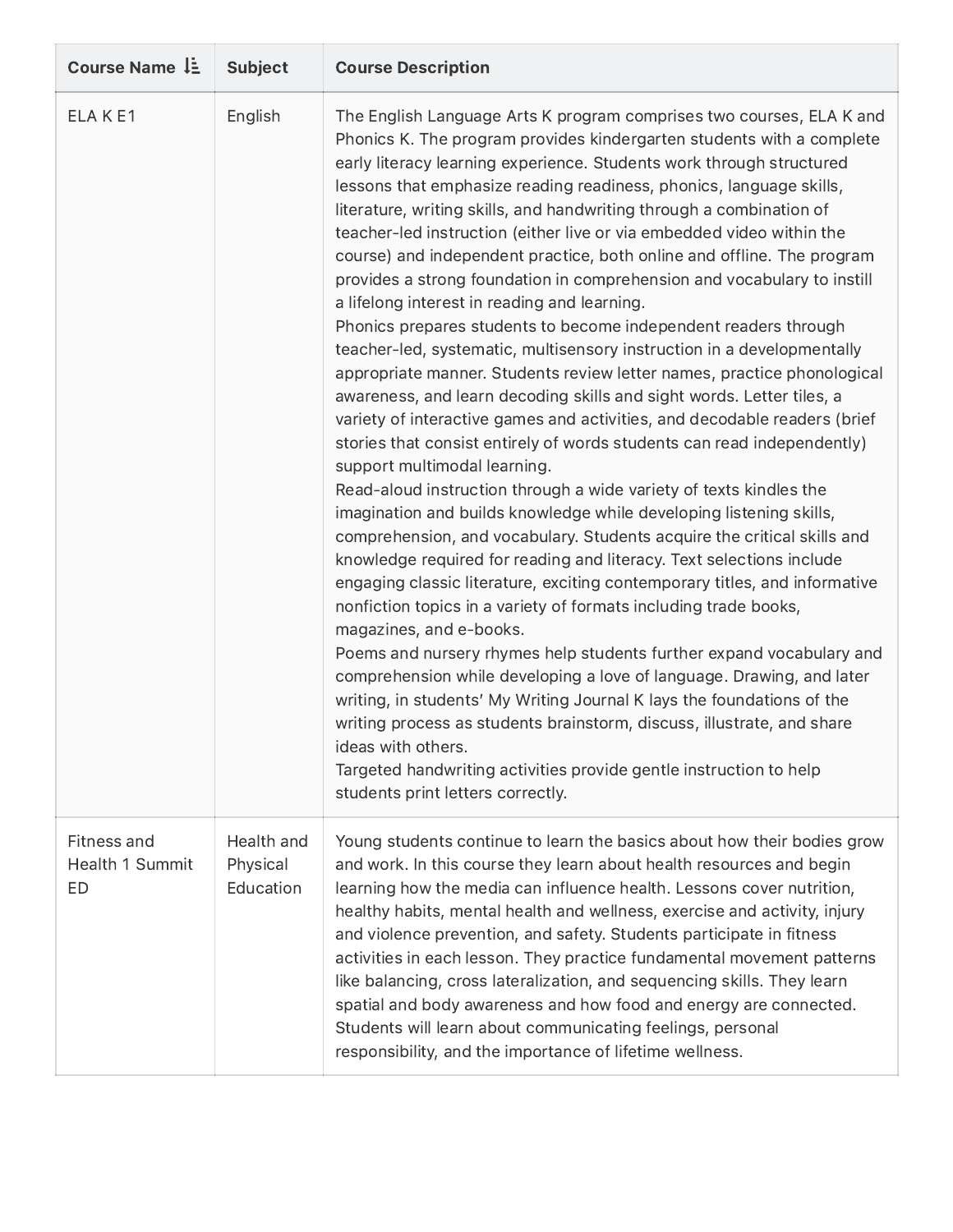| Course Name LE                       | <b>Subject</b>                      | <b>Course Description</b>                                                                                                                                                                                                                                                                                                                                                                                                                                                                                                                                                                                                                                                                                                                                                                                                                                                                                                                                                                                                                                                                                                                                                                                                               |
|--------------------------------------|-------------------------------------|-----------------------------------------------------------------------------------------------------------------------------------------------------------------------------------------------------------------------------------------------------------------------------------------------------------------------------------------------------------------------------------------------------------------------------------------------------------------------------------------------------------------------------------------------------------------------------------------------------------------------------------------------------------------------------------------------------------------------------------------------------------------------------------------------------------------------------------------------------------------------------------------------------------------------------------------------------------------------------------------------------------------------------------------------------------------------------------------------------------------------------------------------------------------------------------------------------------------------------------------|
| Fitness and<br>Health 2 Summit<br>ED | Health and<br>Physical<br>Education | In this course students continue learning about health and fitness. They<br>learn about common illnesses and diseases and how to prevent illness.<br>They will explore how to handle their emotions, build friendships, and<br>ways to stay safe and make healthy choices. Lessons cover goal setting,<br>mental health and wellness, bullying and cyberbullying, exercise and<br>activity, and injury and violence prevention. Students participate in<br>fitness activities in each lesson. Students practice performance<br>strategies like fielding and striking, and develop fundamental movement<br>patterns at different levels, speeds, and positions. The course<br>emphasizes lifetime fitness habits, and students acquire tools to build<br>mental, social and emotional health through lessons about problem<br>solving, stress reduction, goal setting.                                                                                                                                                                                                                                                                                                                                                                   |
| Fitness and<br>Health 3 ED           | Physical<br>Education               | Students in Fitness and Health 3 ED participate in physical activity and<br>acquire health information and skills as they explore what it means to live<br>a healthy life. Students learn about the benefits of regular physical<br>activity and the importance of physical fitness. Each day students<br>participate in 30 minutes of physical activity. They learn and practice<br>new fitness skills weekly to help improve flexibility, coordination, and<br>aerobic movement. Students apply fitness skills as they explore various<br>games and specific sports, such as basketball, soccer, football, and<br>volleyball. In the area of health, students learn about physical, mental,<br>and social health. They learn about wellness, safety, nutrition, disease<br>and prevention, and the dangers of tobacco and alcohol use. Students<br>learn about organs and how body parts work together to create systems<br>such as the respiratory system. They learn about the importance of<br>relationships and communication. Students also learn about dealing with<br>bullies and staying safe online. Students use a Fitness and Health<br>Notebook to reflect on what they have learned and apply information and<br>skills. |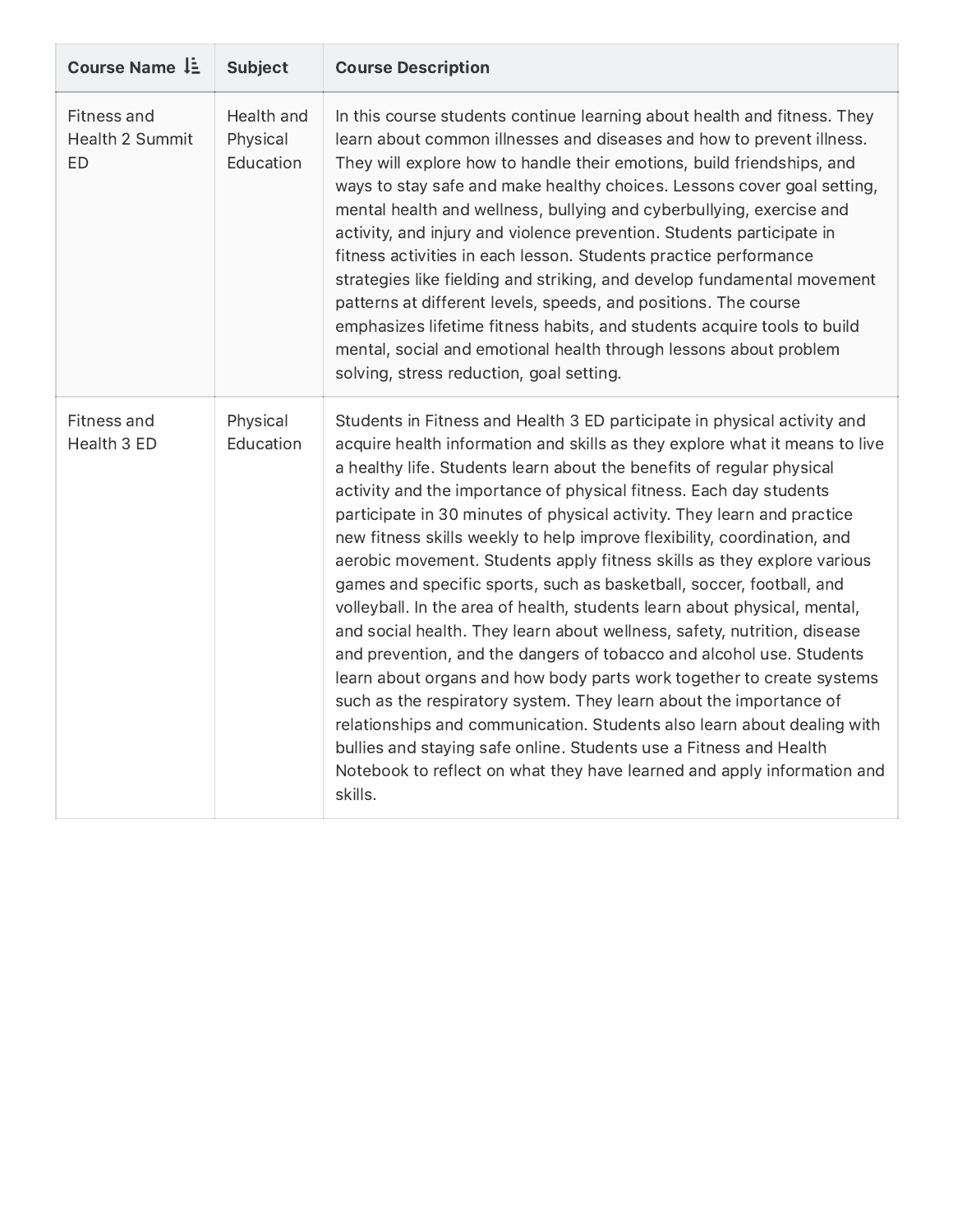| Course Name LE             | <b>Subject</b>        | <b>Course Description</b>                                                                                                                                                                                                                                                                                                                                                                                                                                                                                                                                                                                                                                                                                                                                                                                                                                                                                                                                                                                                                                                                                                                                                                                                                                                                                                                                                                                                                                                                     |
|----------------------------|-----------------------|-----------------------------------------------------------------------------------------------------------------------------------------------------------------------------------------------------------------------------------------------------------------------------------------------------------------------------------------------------------------------------------------------------------------------------------------------------------------------------------------------------------------------------------------------------------------------------------------------------------------------------------------------------------------------------------------------------------------------------------------------------------------------------------------------------------------------------------------------------------------------------------------------------------------------------------------------------------------------------------------------------------------------------------------------------------------------------------------------------------------------------------------------------------------------------------------------------------------------------------------------------------------------------------------------------------------------------------------------------------------------------------------------------------------------------------------------------------------------------------------------|
| Fitness and<br>Health 4 ED | Physical<br>Education | Students in Fitness and Health 4 ED participate in physical activity and<br>acquire health information and skills as they explore what it means to live<br>a healthy life. Students learn about the benefits of regular physical<br>activity and the importance of physical fitness. Each day, students<br>participate in 30 minutes of physical activity. They learn and practice<br>new fitness skills weekly to help improve flexibility, coordination,<br>strength, and aerobic activity. Students apply fitness skills as they<br>explore various games and specific sports, such as basketball, dance,<br>soccer, and volleyball. In the area of health, students learn about<br>physical, mental, and social health. They learn about wellness, safety,<br>nutrition, disease and its prevention, emergency response, and the<br>dangers of drug, tobacco, and alcohol use, including skills in refusing<br>harmful substances. They learn about the importance of relationships<br>and communication. Students also learn about dealing with grief,<br>avoiding gangs, addressing bullying, and outdoor and online safety.<br>Students practice for and take a fitness test that includes sit and reach,<br>push-up, sit-up, and a mile run. Students use a Fitness and Health<br>Notebook to reflect on what they have learned and apply information and<br>skills.                                                                                                                  |
| Fitness and<br>Health 5 ED | Physical<br>Education | Students in Fitness and Health 5 ED participate in physical activity and<br>acquire health information and skills as they explore what it means to live<br>a healthy life. Students learn about the benefits of regular physical<br>activity and the importance of physical fitness. Each day students<br>participate in 30 minutes of physical activity. They learn and practice<br>new fitness skills weekly to help improve flexibility, coordination,<br>strength, and aerobic activity. Students apply fitness skills as they<br>explore various games and specific sports, such as baseball or softball,<br>basketball, dance, soccer, and tennis. In the area of health, students<br>learn about physical, mental, and social health. They learn about body<br>systems, hygiene, nutrition, managing stress and dealing with negative<br>emotions, safety, and the dangers of caffeine, getting into the wrong<br>crowd, trouble with the law, and substance abuse, including skills to<br>avoid harmful substances. They learn about the importance of healthy<br>relationships, communication, and conflict resolution. Students also<br>learn about dealing with grief, avoiding gangs, cyberbullying, and<br>practicing kindness and respect. Students practice for and take a fitness<br>test that includes sit and reach, push-up, sit-up, and mile run. Students<br>use a Fitness and Health Notebook to reflect on what they have learned<br>and apply information and skills. |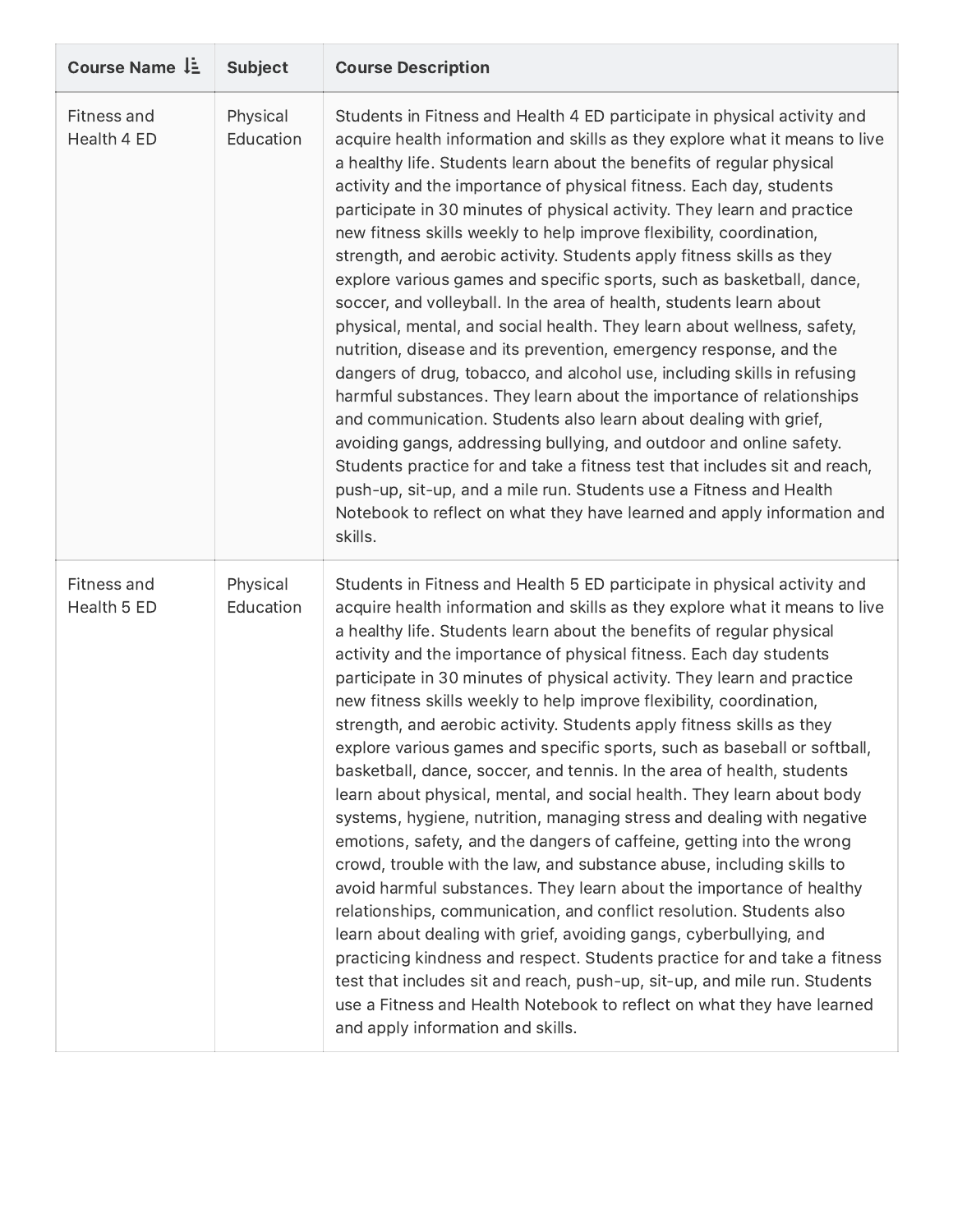| Course Name LE                                     | <b>Subject</b>                      | <b>Course Description</b>                                                                                                                                                                                                                                                                                                                                                                                                                                                                                                                                                                                                                                                             |
|----------------------------------------------------|-------------------------------------|---------------------------------------------------------------------------------------------------------------------------------------------------------------------------------------------------------------------------------------------------------------------------------------------------------------------------------------------------------------------------------------------------------------------------------------------------------------------------------------------------------------------------------------------------------------------------------------------------------------------------------------------------------------------------------------|
| <b>Fitness and</b><br><b>Health K Summit</b><br>ED | Health and<br>Physical<br>Education | Young students begin to learn the basics about how their bodies grow<br>and work. In this course they learn to keep their bodies healthy, access<br>health help, and make healthy choices. Lessons cover physical health<br>and hygiene, mental health and wellness, nutrition and physical activity,<br>injury and violence prevention, and safety. Students participate in fitness<br>activities in each lesson. Students will practice fundamental movement<br>patterns like skipping, hopping, and leaping, and will have fun learning<br>basic yoga poses and cooperative games. Students learn life skills like<br>how to reduce stress, respect differences and work together. |
| Health 3 Summit<br>ED                              | Health and<br>Physical<br>Education | Students identify healthy and unhealthy behaviors, how to create plans<br>of action, and learn about the importance of family. The course builds<br>the knowledge and behaviors students will need for a healthy life.<br>Students are introduced to a variety of concepts, including good hygiene<br>and protecting sensory organs, as well as selecting appropriate health<br>services and products; identifying how to keep healthy by staying active;<br>avoiding drugs, alcohol, and tobacco; responding to peer pressure; and<br>the importance of a healthy family environment.                                                                                                |
| Health 4 Summit<br>ED                              | Health and<br>Physical<br>Education | It is important for children learn about all aspects of their health. The<br>Summit Health 4 program teaches students about how to handle<br>emergencies and how to stay safe. Students learn about diseases,<br>medicines, and unhealthy substances. Students learn about unhealthy<br>outcomes due to substance abuse, as well as refusal skills and how to<br>respond to peer pressure. The course ends with a unit that focuses on<br>the importance of social and emotional health.                                                                                                                                                                                              |
| Health 5 Summit<br>ED                              | Health and<br>Physical<br>Education | Students learn how to identify behaviors that are healthy and how to<br>promote them to others. The course builds on the knowledge students<br>acquired in grade 4. Students are introduced to a variety of concepts<br>including nutritional requirements; avoiding drugs, alcohol, and tobacco;<br>self-esteem and stress management; and bullying.                                                                                                                                                                                                                                                                                                                                 |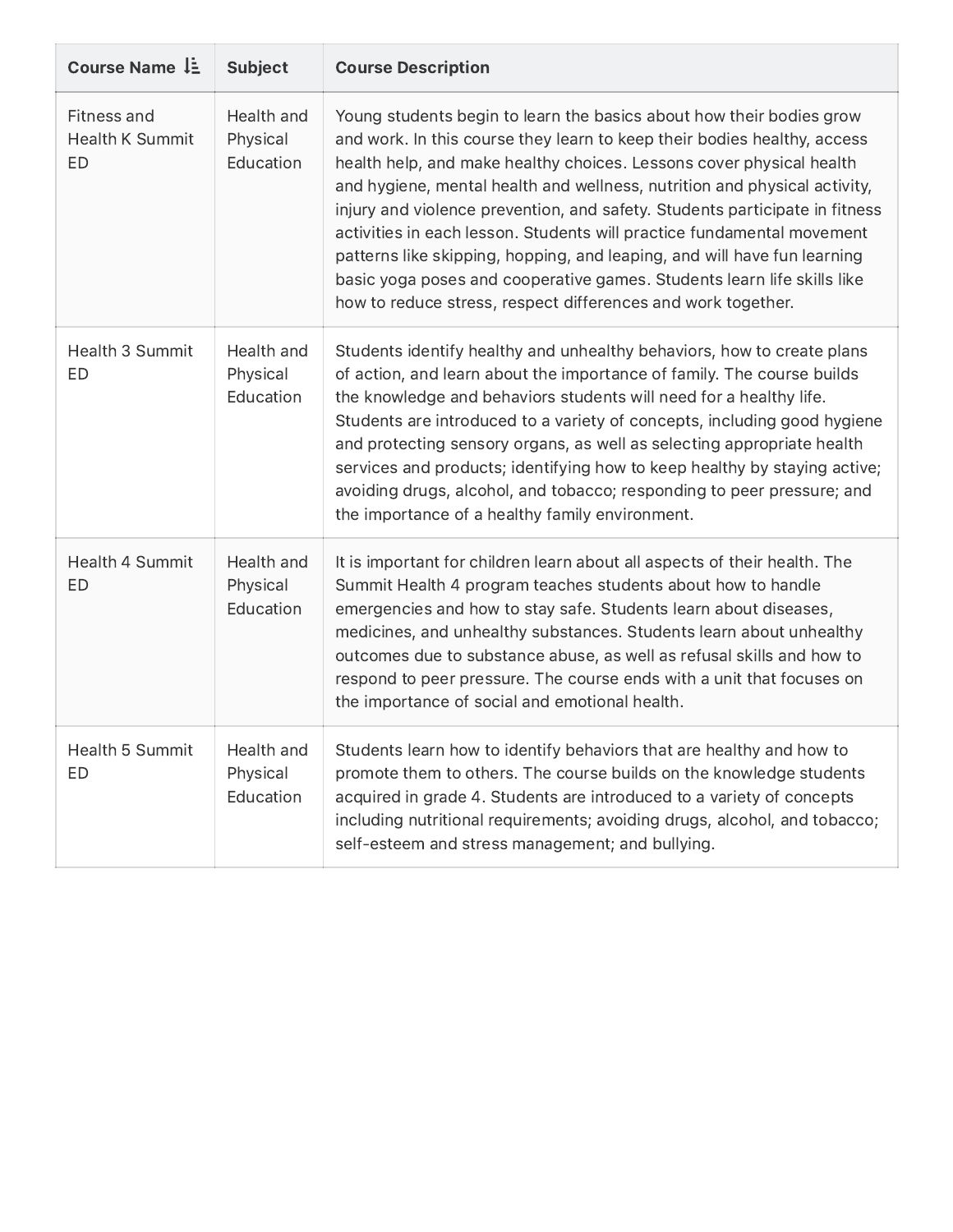| Course Name I=                            | <b>Subject</b>     | <b>Course Description</b>                                                                                                                                                                                                                                                                                                                                                                                                                                                                                                                                                                                                                                                                                                                                                                                                                                                                                                                                                                                                                                                                                                                                                                                                     |
|-------------------------------------------|--------------------|-------------------------------------------------------------------------------------------------------------------------------------------------------------------------------------------------------------------------------------------------------------------------------------------------------------------------------------------------------------------------------------------------------------------------------------------------------------------------------------------------------------------------------------------------------------------------------------------------------------------------------------------------------------------------------------------------------------------------------------------------------------------------------------------------------------------------------------------------------------------------------------------------------------------------------------------------------------------------------------------------------------------------------------------------------------------------------------------------------------------------------------------------------------------------------------------------------------------------------|
| History of the<br><b>United States ED</b> | History            | Students in History of the United States ED explore United States<br>history, geography, economics, and government. This is done by<br>focusing on the influence of physical and cultural characteristics on<br>national origins, growth, and development. Students study Indigenous<br>cultures, European exploration, colonization, settlement, the American<br>Revolution, the founding of the Republic, the early years of the United<br>States, the Civil War, and the 20th Century in the United States.<br>Students learn about citizenship and the major components of the<br>government as outlined in the United States Constitution. The course<br>emphasizes critical thinking skills, including questioning, examining fact<br>and opinion, analyzing and evaluating sources of information,<br>contrasting and comparing using primary and secondary sources, and<br>conducting research using a variety of resources. Additional social<br>studies skills are integrated in the lessons including reading and<br>analyzing maps, creating and interpreting charts and graphs, identifying<br>relationships, engaging in debate, writing persuasively, and developing<br>thinking and independent study skills. |
| <b>INTERMEDIATE</b><br><b>CHINESE I</b>   | World<br>Languages | Students are introduced to Mandarin Chinese through a series of<br>dynamic and engaging animations based on authentic Chinese stories.<br>These stories share an aspect of Chinese culture and language from<br>famous myths to historical tales familiar to all Chinese children. Each<br>story introduces key vocabulary words and phrases that are then<br>practiced through a series interactive games and activities. In addition,<br>other video and media materials are used to further demonstrate culture<br>and daily life in China. Students are introduced to simplified Characters<br>throughout the course and targeted character based activities help to<br>prepare students how to read and write Chinese characters. Students<br>are challenged with comprehension quizzes at the end of every unit, as<br>well as teacher-graded assignments where they will be able to speak<br>Mandarin Chinese. All of the materials in the course are designed to<br>familiarize students with Chinese culture, characters, vocabulary and<br>simple phrases.                                                                                                                                                          |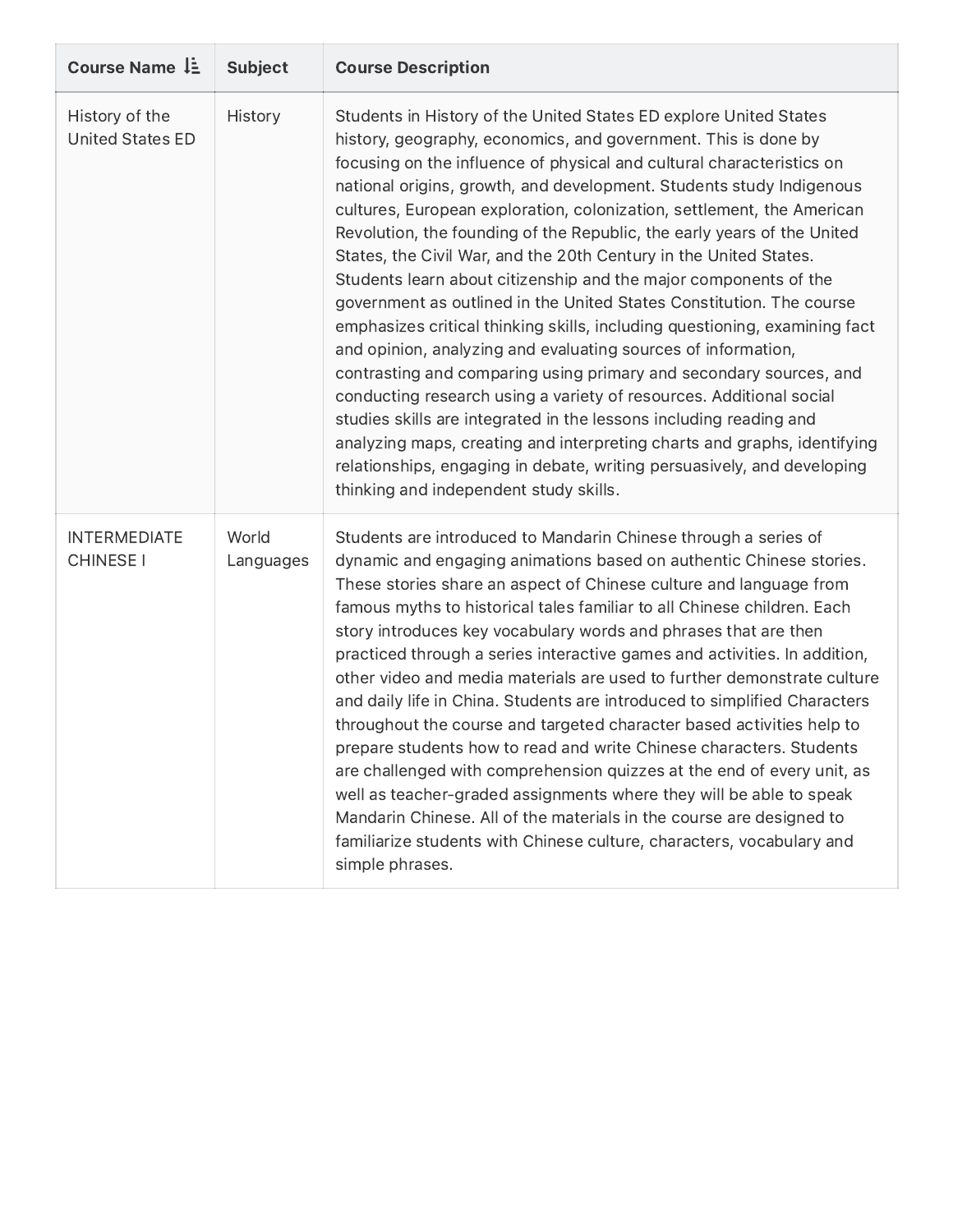| Course Name LE                          | <b>Subject</b>     | <b>Course Description</b>                                                                                                                                                                                                                                                                                                                                                                                                                                                                                                                                                                                                                                                                                                                                                                                                                                                                                                                             |
|-----------------------------------------|--------------------|-------------------------------------------------------------------------------------------------------------------------------------------------------------------------------------------------------------------------------------------------------------------------------------------------------------------------------------------------------------------------------------------------------------------------------------------------------------------------------------------------------------------------------------------------------------------------------------------------------------------------------------------------------------------------------------------------------------------------------------------------------------------------------------------------------------------------------------------------------------------------------------------------------------------------------------------------------|
| <b>INTERMEDIATE</b><br><b>FRENCH I</b>  | World<br>Languages | This introductory French course provides a fun, interactive experience<br>for a student's first exposure to the French language. The content for<br>each unit is based on an authentic story, tale or legend from French-<br>speaking culture. Although the course focuses principally on vocabulary<br>acquisition, basic grammar principles are intuitively grasped through the<br>story, games, activities, songs, and assessments. In addition, students<br>learn to perform simple tasks in connection with each unit's theme.<br>Students engage in language learning in a rewarding, low-stress<br>environment; get comfortable with the sounds and rhythms of French;<br>learn simple French phrases; begin to read, speak and listen for meaning<br>in French; and recognize distinctive practices and products of French-<br>speaking culture.                                                                                              |
| <b>INTERMEDIATE</b><br><b>FRENCH II</b> | World<br>Languages | The Level 2 French course is the second year of introductory French for<br>students in grades 3-5. The content of each unit is based on an<br>authentic story, myth, or legend from a French-speaking culture. Each<br>story provides a framework for students to learn vocabulary, acquire<br>basic grammar principles, practice pronunciation, and explore cultural<br>topics. Story and song animations, practice activities, games, and<br>assessments encourage students to engage with the French language in<br>a rewarding, low-stress environment. As students move through the<br>course, they will become more comfortable with the sounds and rhythms<br>of French. They will learn simple French phrases related to each theme,<br>and continue to read, write, speak and listen for meaning. They will also<br>come to recognize some of the history, practices, and products that<br>define French-speaking cultures around the world. |
| <b>INTERMEDIATE</b><br><b>SPANISH I</b> | World<br>Languages | This introductory Spanish course provides a fun, interactive experience<br>for a student's first exposure to the Spanish language. The content for<br>each unit is based on an authentic story, myth or legend from Spanish-<br>speaking culture. Although the course focuses principally on vocabulary<br>acquisition, basic grammar principles are intuitively grasped through the<br>story, games, activities, songs, and assessments. In addition, students<br>learn to perform simple tasks in connection with each unit's theme.<br>Students engage in language learning in a rewarding, low-stress<br>environment; get comfortable with the sounds and rhythms of Spanish;<br>learn simple Spanish phrases; begin to read, write, speak and listen for<br>meaning in Spanish; and recognize distinctive practices and products of<br>Spanish-speaking culture.                                                                                 |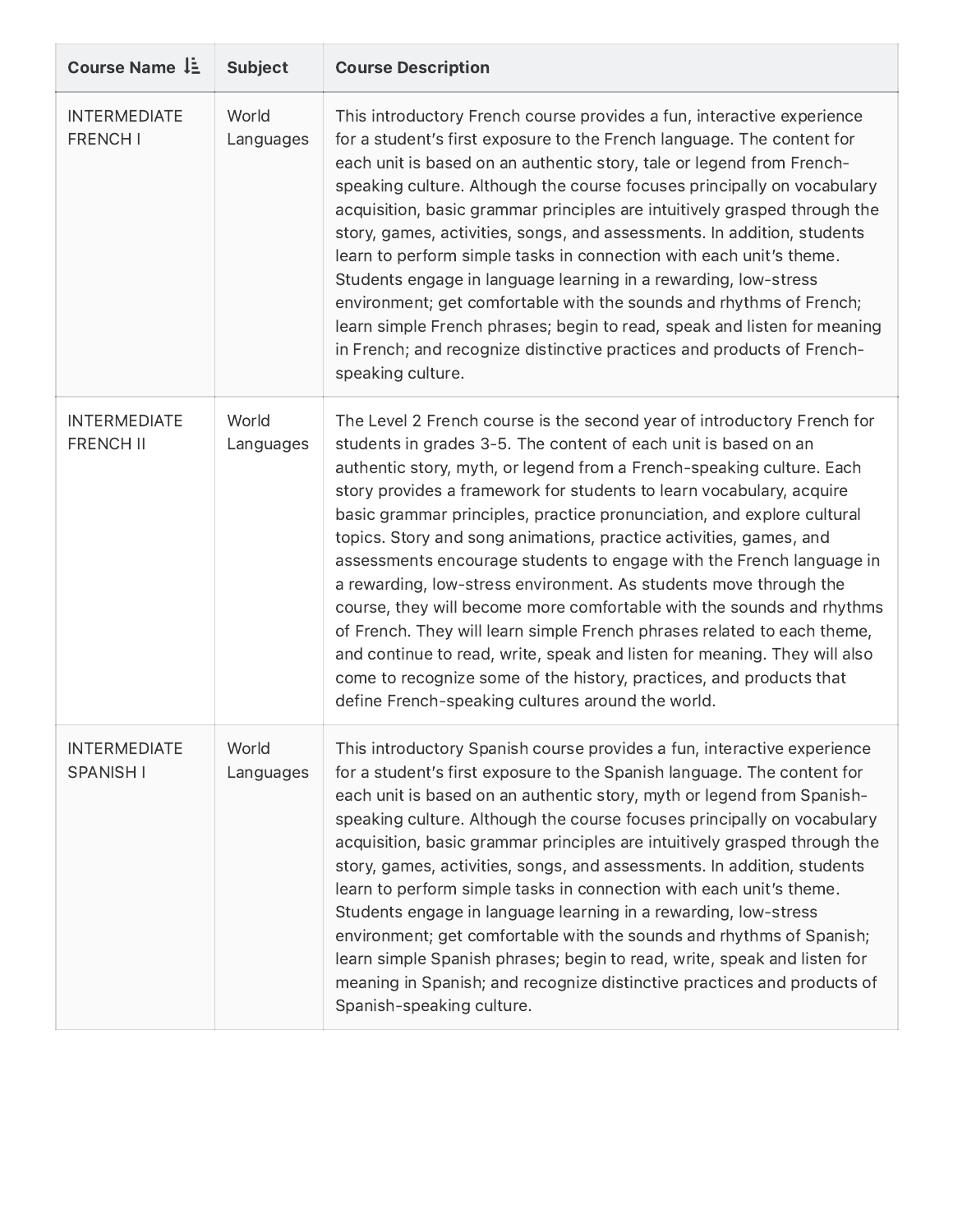| Course Name LE                           | <b>Subject</b>     | <b>Course Description</b>                                                                                                                                                                                                                                                                                                                                                                                                                                                                                                                                                                                                                                                                                                                                                                                                                                                                                                                                                                                                                                                                     |
|------------------------------------------|--------------------|-----------------------------------------------------------------------------------------------------------------------------------------------------------------------------------------------------------------------------------------------------------------------------------------------------------------------------------------------------------------------------------------------------------------------------------------------------------------------------------------------------------------------------------------------------------------------------------------------------------------------------------------------------------------------------------------------------------------------------------------------------------------------------------------------------------------------------------------------------------------------------------------------------------------------------------------------------------------------------------------------------------------------------------------------------------------------------------------------|
| <b>INTERMEDIATE</b><br><b>SPANISH II</b> | World<br>Languages | This course is the second year of our introductory Spanish courses. It<br>provides a fun, interactive experience for a student's continued exposure<br>to the Spanish language. The content for each unit is based on an<br>authentic story, myth or legend from Spanish-speaking culture. The<br>course uses each authentic story as a way to help students acquire<br>vocabulary and other key concepts. The course focuses principally on<br>vocabulary acquisition, basic grammar principles, pronunciation, and<br>culture, all of which are grasped through the story, games, activities,<br>songs, and assessments. In addition, students learn to perform simple<br>tasks in connection with each unit's theme. Students engage in language<br>learning in a rewarding, low-stress environment; get comfortable with<br>the sounds and rhythms of Spanish; learn simple Spanish phrases and<br>sentences related to each theme; continue to read, write, speak and<br>listen for meaning in Spanish; and recognize distinctive practices and<br>products of Spanish-speaking culture. |
| Math 1 E1                                | Math               | Math 1 continues to build a strong foundation in mathematical concepts.<br>Students master content through a combination of teacher-led<br>instruction (either live or via embedded video within the course) and<br>independent practice. Teacher-led instruction engages students using<br>online teacher resources, including virtual manipulatives, videos<br>demonstrating concepts with physical manipulatives, and videos<br>teaching concepts through song. During independent practice, students<br>solve problems online, often working with virtual manipulatives, and<br>offline in an activity book. The Math 1 curriculum focuses on numbers<br>and counting, data representations, addition and subtraction, story<br>problems, length, time, shapes, and place value. Throughout the Math 1<br>course, students review mathematical concepts found around them in<br>the world They also master addition and subtraction math facts through<br>10.                                                                                                                             |
| MATH 2 SUMMIT                            | Math               | Math 2 Summit is designed to support true depth of knowledge required<br>by today's standards. With rich content to form conceptual<br>understanding and enough practice to support mastery, including time<br>build-in for individualized independent practice, games, and offline<br>practice, Summit Math 2 includes the tools and technology that students<br>need to succeed. Summit Math 2 focuses on numbers through 1,000;<br>time and money; two-digit addition and subtraction; length; story<br>problems; shapes; number patterns; and data displays.                                                                                                                                                                                                                                                                                                                                                                                                                                                                                                                              |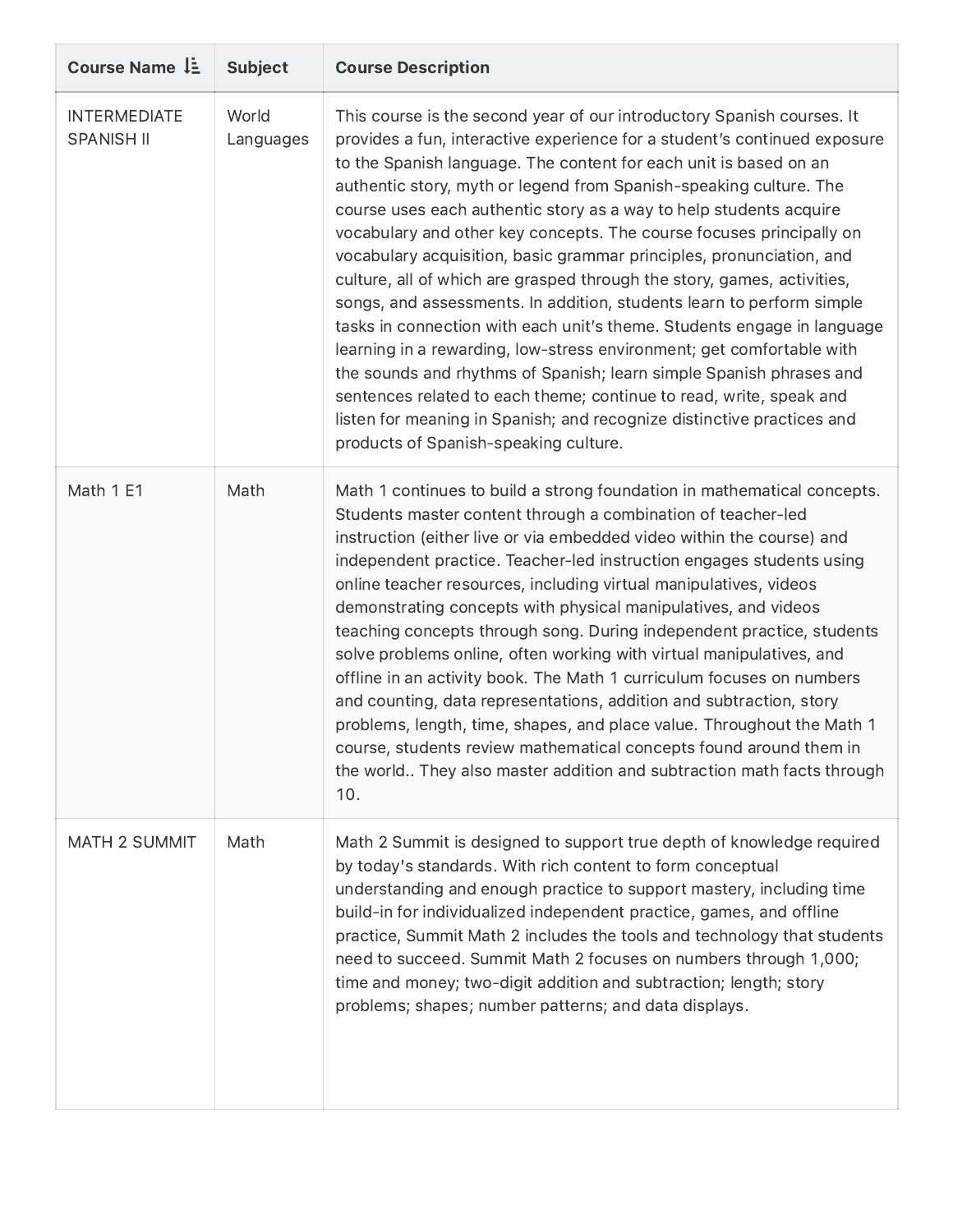| Course Name LE | <b>Subject</b> | <b>Course Description</b>                                                                                                                                                                                                                                                                                                                                                                                                                                                                                                                                                                                                                                                                                                                                        |
|----------------|----------------|------------------------------------------------------------------------------------------------------------------------------------------------------------------------------------------------------------------------------------------------------------------------------------------------------------------------------------------------------------------------------------------------------------------------------------------------------------------------------------------------------------------------------------------------------------------------------------------------------------------------------------------------------------------------------------------------------------------------------------------------------------------|
| MATH 3 SUMMIT  | Math           | Summit Math 3 is designed to support true depth of knowledge required<br>by today's standards. With rich content to form conceptual<br>understanding and enough practice to support mastery, including time<br>built-in for individualized independent practice, games, and offline<br>practice, Summit Math 3 includes the tools and technology that students<br>need to succeed in a blended learning environment. Summit Math 3<br>focuses on reviewing patterns and number sense; discovering addition,<br>subtraction, multiplication, and division strategies; exploring shapes and<br>calculating area; learning about fractions and equivalent fractions;<br>measuring time, length, liquid volume, and mass; and exploring and<br>making data displays. |
| MATH 4 SUMMIT  | Math           | Math 4 Summit is designed to support true depth of knowledge required<br>by today's standards. With rich content to form conceptual<br>understanding and enough practice to support mastery, including time<br>built-in for individualized independent practice, games, and offline<br>practice, Summit Math 4 includes the tools and technology that students<br>need to succeed in a blended learning environment. Summit Math 4<br>focuses on expanding understanding of operations with whole numbers,<br>developing a greater understanding of fractions, discovering decimals<br>and their relationship to fractions, and exploring geometric figures.                                                                                                     |
| MATH 5 SUMMIT  | Math           | Math 5 Summit is designed to support true depth of knowledge required<br>by today's standards. With rich content to form conceptual<br>understanding and enough practice to support mastery, including time<br>built-in for individualized independent practice, games, and offline<br>practice, Summit Math 5 includes the tools and technology that students<br>need to succeed in a blended learning environment. Summit Math 5<br>focuses on expanding understanding of operations with fractions,<br>developing a greater fluency with operations with multi-digit numbers,<br>expanding understanding of decimals, and learning to perform<br>operations with decimals, learning about the coordinate plane, and<br>exploring volume.                      |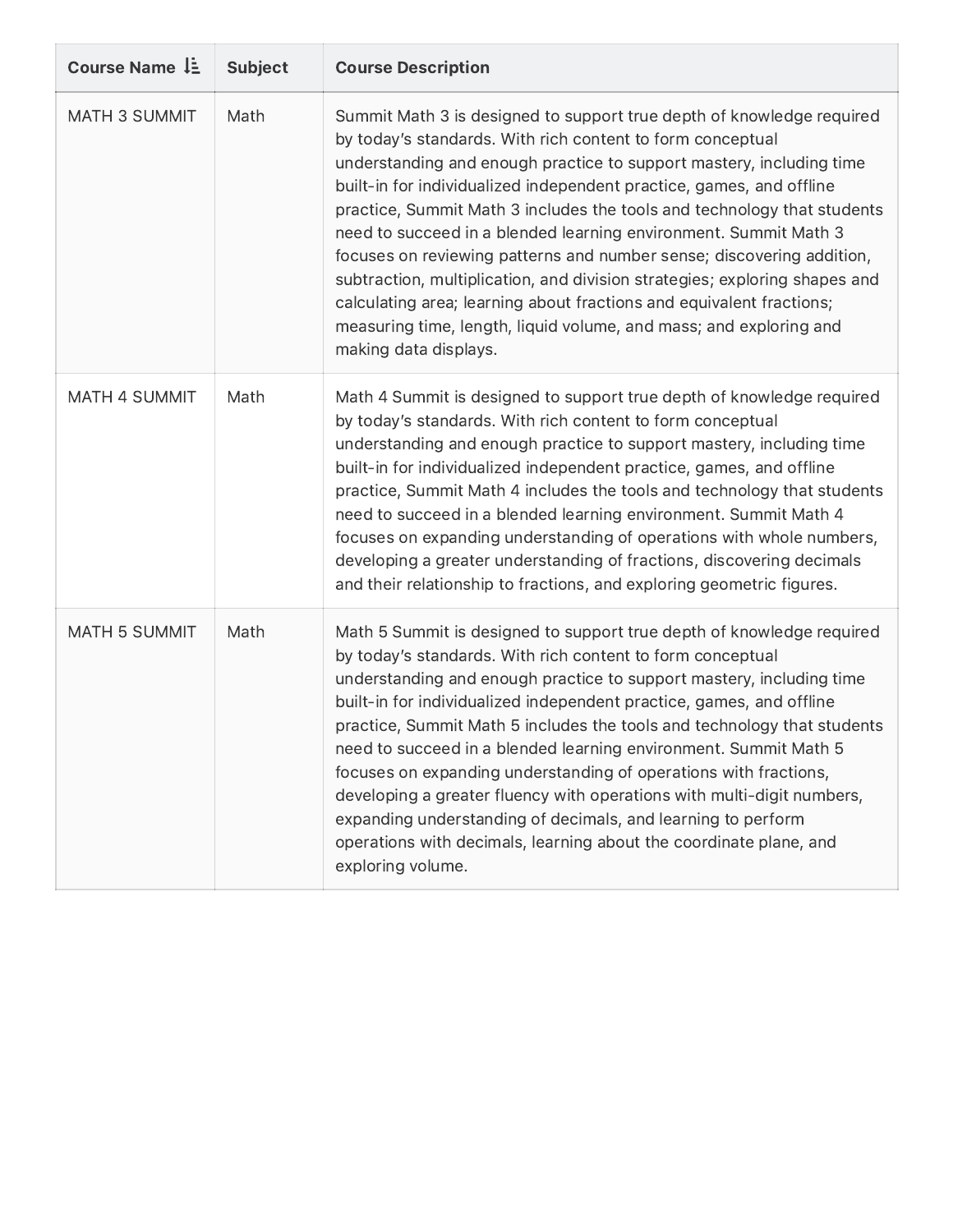| Course Name $I$ =               | <b>Subject</b> | <b>Course Description</b>                                                                                                                                                                                                                                                                                                                                                                                                                                                                                                                                                                                                                                                                                                                                                                                                                                                                                                                                                                                                                                                                       |
|---------------------------------|----------------|-------------------------------------------------------------------------------------------------------------------------------------------------------------------------------------------------------------------------------------------------------------------------------------------------------------------------------------------------------------------------------------------------------------------------------------------------------------------------------------------------------------------------------------------------------------------------------------------------------------------------------------------------------------------------------------------------------------------------------------------------------------------------------------------------------------------------------------------------------------------------------------------------------------------------------------------------------------------------------------------------------------------------------------------------------------------------------------------------|
| Math K E1                       | Math           | Math K is designed to provide students with a strong foundation in<br>mathematical concepts. Students master content through a combination<br>of teacher-led instruction (either live or via embedded video within the<br>course) and independent practice, both online and offline. Teacher-led<br>instruction engages students using online resources, including virtual<br>manipulatives, videos demonstrating concepts with physical<br>manipulatives, and videos teaching concepts through song. During<br>independent practice, students solve problems online, often working<br>with virtual manipulatives, and offline in an activity book. The Math K<br>curriculum begins with a heavy emphasis on numbers and counting,<br>leading to an understanding of addition and subtraction. Throughout the<br>Math K course, students also explore mathematical concepts found<br>around them in the world, including clocks and calendars, position and<br>patterns, subitizing, shapes, measurable attributes, and money.                                                                  |
| Modern American<br>History 5 E1 | History        | Students in Modern American History 5 ED/E1 explore United States<br>history, geography, economics, and government. This is done by<br>focusing on the influence of physical and cultural characteristics on<br>national growth and development. Students study the economic growth<br>of the 1800s, westward expansion, the Civil War, Progressive era<br>reforms, the course of the two world wars, Great Depression, challenges<br>of the Cold War, achievements in civil rights, leading to events and<br>changes in the modern era. The course emphasizes critical thinking<br>skills, including questioning, examining fact and opinion, analyzing and<br>evaluating sources of information, contrasting and comparing using<br>primary and secondary sources, and conducting research using a variety<br>of resources. Additional social studies skills are integrated in the lessons<br>including reading and analyzing maps, creating and interpreting charts<br>and graphs, identifying relationships, writing persuasively, and<br>developing thinking and independent study skills. |
| Online Learning<br>$2 - 5$      | Orientation    | The Introduction to Online Learning teaches students to navigate and<br>acclimate to the online program. In this course, students will learn how to<br>-Identify the key components of the online school.<br>-Navigate the online school and move through lessons.<br>-Locate and understand important tools and resources such as their<br>daily plan, class connect sessions, and grades.<br>-Work with interactive activities and download a worksheet/PDF within a<br>lesson.<br>-Complete a sample assessment.<br>-Use the Reading Toolbar.<br>-Be a good digital citizen and form good habits in order to be successful.                                                                                                                                                                                                                                                                                                                                                                                                                                                                  |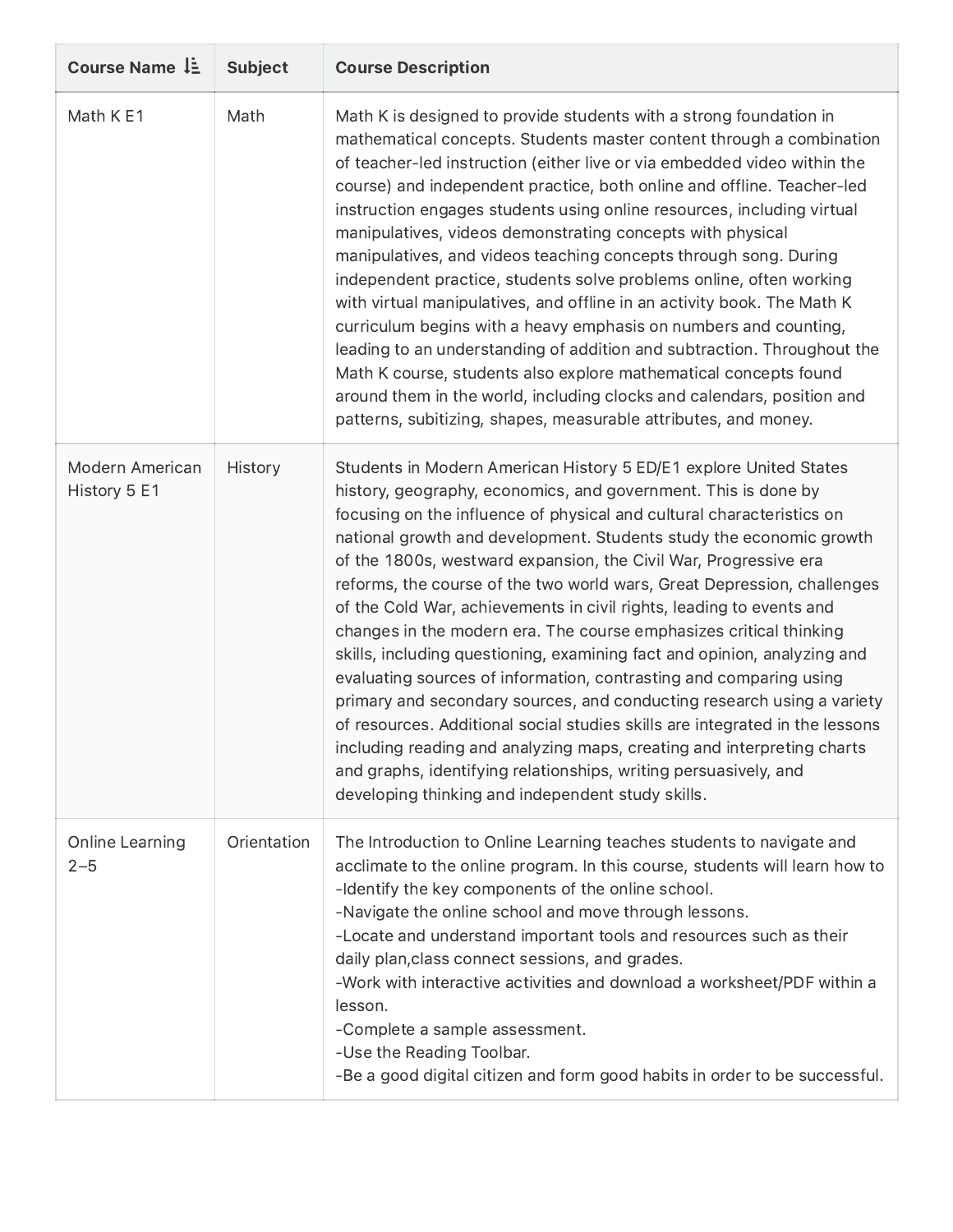| Course Name $I$ =                              | <b>Subject</b>                      | <b>Course Description</b>                                                                                                                                                                                                                                                                                                                                                                                                                                                                                                                                                                                                                                |
|------------------------------------------------|-------------------------------------|----------------------------------------------------------------------------------------------------------------------------------------------------------------------------------------------------------------------------------------------------------------------------------------------------------------------------------------------------------------------------------------------------------------------------------------------------------------------------------------------------------------------------------------------------------------------------------------------------------------------------------------------------------|
| <b>Online Learning</b><br>$K-1$                | Orientation                         | The Introduction to Online Learning teaches students to navigate and<br>acclimate to the online program. In this course, students will learn how to<br>-Identify the key components of the online school.<br>-Navigate the online school and move through lessons.<br>-Locate and understand important tools and resources such as their<br>daily plan, class connect sessions, and grades.<br>-Work with interactive activities and download a worksheet/PDF within a<br>lesson.<br>-Complete a sample assessment.<br>-Use materials safely.<br>-Use the Reading Toolbar.<br>-Be a good digital citizen and form good habits in order to be successful. |
| <b>Physical Activity</b><br>1 Summit ED        | Health and<br>Physical<br>Education | This year-long course provides a daily check in for students to log their<br>required physical activity each day.                                                                                                                                                                                                                                                                                                                                                                                                                                                                                                                                        |
| <b>Physical Activity</b><br>2 Summit ED        | Health and<br>Physical<br>Education | This year-long course provides a daily check in for students to log their<br>required physical activity each day.                                                                                                                                                                                                                                                                                                                                                                                                                                                                                                                                        |
| <b>Physical Activity</b><br>3 Summit ED        | Health and<br>Physical<br>Education | This year-long course provides a daily check-in for students to log their<br>required physical activity each day for 180 days.                                                                                                                                                                                                                                                                                                                                                                                                                                                                                                                           |
| <b>Physical Activity</b><br>4 Summit ED        | Health and<br>Physical<br>Education | This year-long course provides a daily check-in for students to log their<br>required physical activity each day for 180 days.                                                                                                                                                                                                                                                                                                                                                                                                                                                                                                                           |
| <b>Physical Activity</b><br>5 Summit ED        | Health and<br>Physical<br>Education | This year-long course provides a daily check-in for students to log their<br>required physical activity each day for 180 days.                                                                                                                                                                                                                                                                                                                                                                                                                                                                                                                           |
| <b>Physical Activity</b><br><b>K Summit ED</b> | Health and<br>Physical<br>Education | This year-long course provides a daily check in for students to log their<br>required physical activity each day.                                                                                                                                                                                                                                                                                                                                                                                                                                                                                                                                        |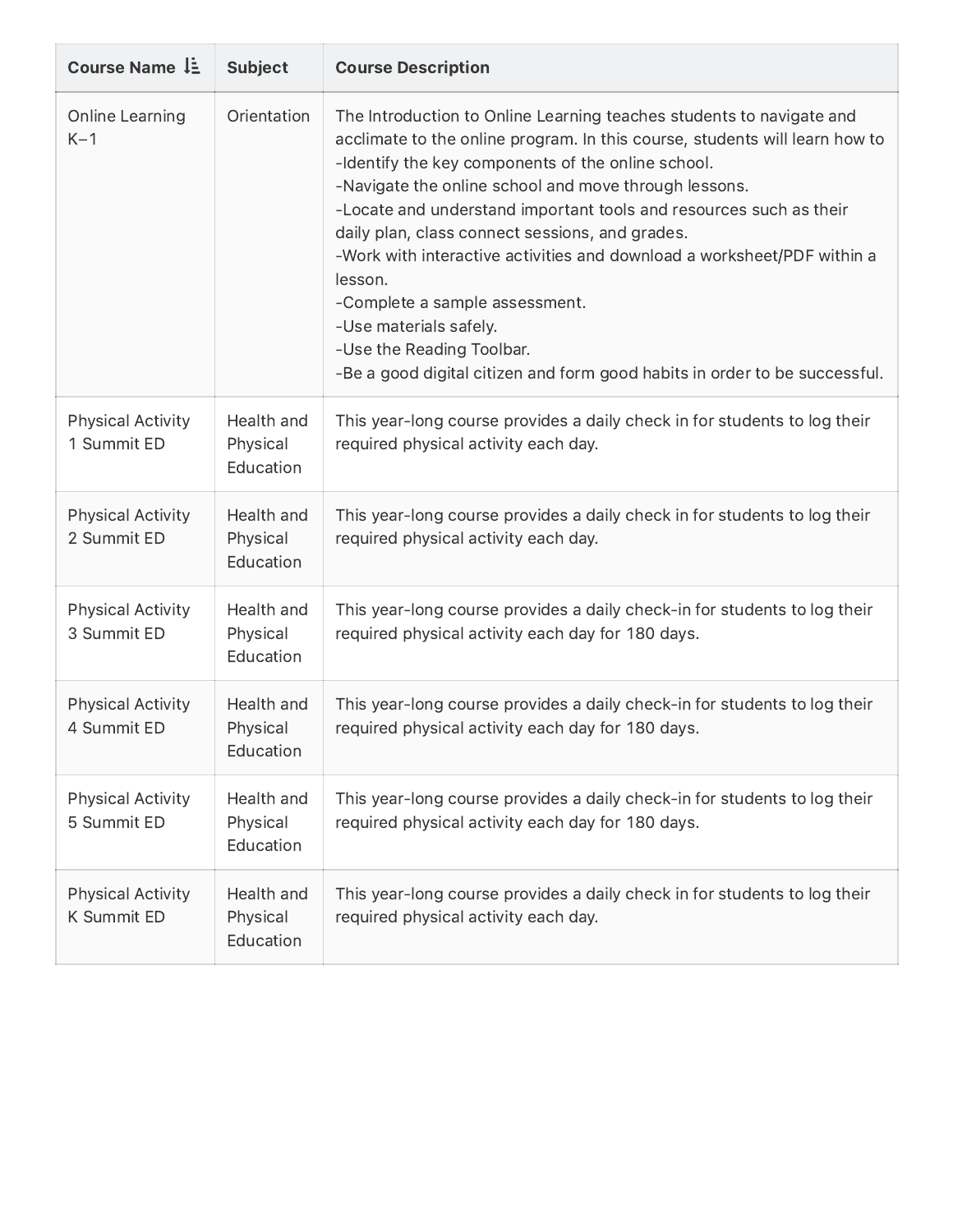| Course Name $I$ =                           | <b>Subject</b>                      | <b>Course Description</b>                                                                                                                                                                                                                                                                                                                                                                                                                                                                                                                                                                                                                                                                                                                                                                                                                                                                                                                                                                                                                                                                                                                                                                                                                                                                                                    |
|---------------------------------------------|-------------------------------------|------------------------------------------------------------------------------------------------------------------------------------------------------------------------------------------------------------------------------------------------------------------------------------------------------------------------------------------------------------------------------------------------------------------------------------------------------------------------------------------------------------------------------------------------------------------------------------------------------------------------------------------------------------------------------------------------------------------------------------------------------------------------------------------------------------------------------------------------------------------------------------------------------------------------------------------------------------------------------------------------------------------------------------------------------------------------------------------------------------------------------------------------------------------------------------------------------------------------------------------------------------------------------------------------------------------------------|
| Physical<br><b>Education 3</b><br>Summit ED | Health and<br>Physical<br>Education | Students explore a multitude of fitness activities through online reading,<br>animations demonstrating fitness skills, and hands-on practice. Lessons<br>emphasize proper form and execution of skills, rules of games, good<br>sportsmanship, and an understanding of all that goes into the term<br>"physical fitness." Students exercise daily with workouts tailored to<br>coordinate with the topics they are reading and learning about in the<br>online component of the course. Workouts include creative and fun<br>warmups, focus activities, and cooldowns, which students log and<br>submit to their teacher. Students solidify the learning process by<br>explaining what they have learned in writing. Topics include:<br><b>Components of Fitness - muscular strength and endurance,</b><br>$\bullet$<br>flexibility, balance, cardiovascular health<br><b>Fitness and Health - nutrition, heart rate, stress management</b><br>• Safety – equipment, weather safety, proper warmups, rules of<br>the road<br>Team Sports - basketball, football, soccer, kickball, and<br>$\bullet$<br>volleyball<br><b>Individual Activities - yoga, gymnastics</b><br><b>Rhythm - understanding rhythm, dance moves, choreography</b><br><b>Character - good sportsmanship, perseverance, inclusive</b><br>٠<br>activities |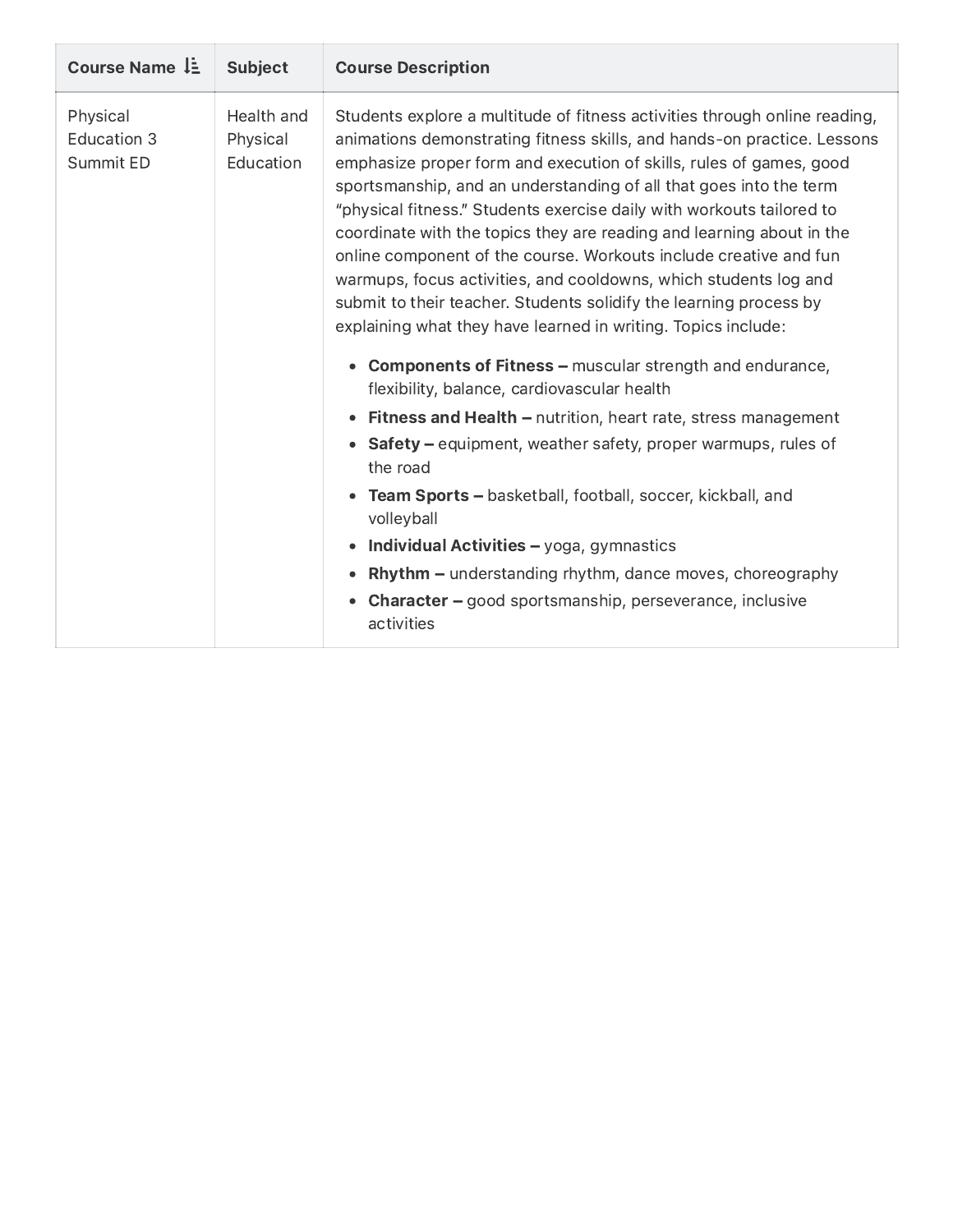| Course Name LE                              | <b>Subject</b>                      | <b>Course Description</b>                                                                                                                                                                                                                                                                                                                                                                                                                                                                                                                                                                                                                                                                                                                                                                 |
|---------------------------------------------|-------------------------------------|-------------------------------------------------------------------------------------------------------------------------------------------------------------------------------------------------------------------------------------------------------------------------------------------------------------------------------------------------------------------------------------------------------------------------------------------------------------------------------------------------------------------------------------------------------------------------------------------------------------------------------------------------------------------------------------------------------------------------------------------------------------------------------------------|
| Physical<br>Education 4<br>Summit ED        | Health and<br>Physical<br>Education | Students explore a multitude of fitness activities through online reading,<br>animations demonstrating fitness skills, and hands-on practice, building<br>on skills they have learned in the past. Lessons emphasize proper form<br>and execution of skills, rules of games, good sportsmanship, and an<br>understanding of all that goes into the term "physical fitness." Students<br>exercise daily with workouts tailored to coordinate with the topics they<br>are reading and learning about in the online component of the course.<br>Workouts include creative and fun warmups, focus activities, and<br>cooldowns, which students log and submit to their teacher. Students<br>solidify the learning process by explaining what they have learned in<br>writing. Topics include: |
|                                             |                                     | • Components of Fitness- muscular strength and endurance,<br>flexibility, balance, cardiovascular health, coordination                                                                                                                                                                                                                                                                                                                                                                                                                                                                                                                                                                                                                                                                    |
|                                             |                                     | <b>Fitness and Health-</b> nutrition, heart rate, stress management,<br>$\bullet$<br>community involvement<br>Safety-equipment, proper warmups, rules of the road<br>$\bullet$<br>Team Sports- basketball, football, soccer, volleyball, and<br>$\bullet$<br>ultimate frisbee<br>Individual Activities-yoga, juggling, jump rope, in-line skating<br>٠<br>Rhythm- understanding rhythm, dance moves, choreography<br>٠<br><b>Character-</b> good sportsmanship, perseverance                                                                                                                                                                                                                                                                                                              |
| Physical<br><b>Education 5</b><br>Summit ED | Health and<br>Physical<br>Education | Students will develop the knowledge and skills they need to make<br>positive fitness decisions to stay active, safe, and informed, as<br>teenagers and adults. The lessons and activities introduce important<br>aspects of physical health and fitness and focus on helping students<br>learn new fitness skills and stay active. Students will set fitness goals<br>and assess their progress throughout the course. Students will use daily<br>Fitness Plans to guide their physical activity and Fitness Logs to track<br>their activity.                                                                                                                                                                                                                                             |
| Science 1 E1                                | Science                             | Science 1 brings science alive by providing students a combination of<br>virtual lab investigations (with options for hand-on learning), interactive<br>lessons that provide opportunities for inquiry, and an array of e-books<br>that capture students' attention and grow their interest in science. The<br>curriculum begins with an overview of what science is and how to study<br>it. Students then focus on plant and animal traits and relationships. In the<br>last half of the course, students explore the patterns they see in the sky<br>and examine how sounds and light are used to communicate and help<br>them understand their world.                                                                                                                                  |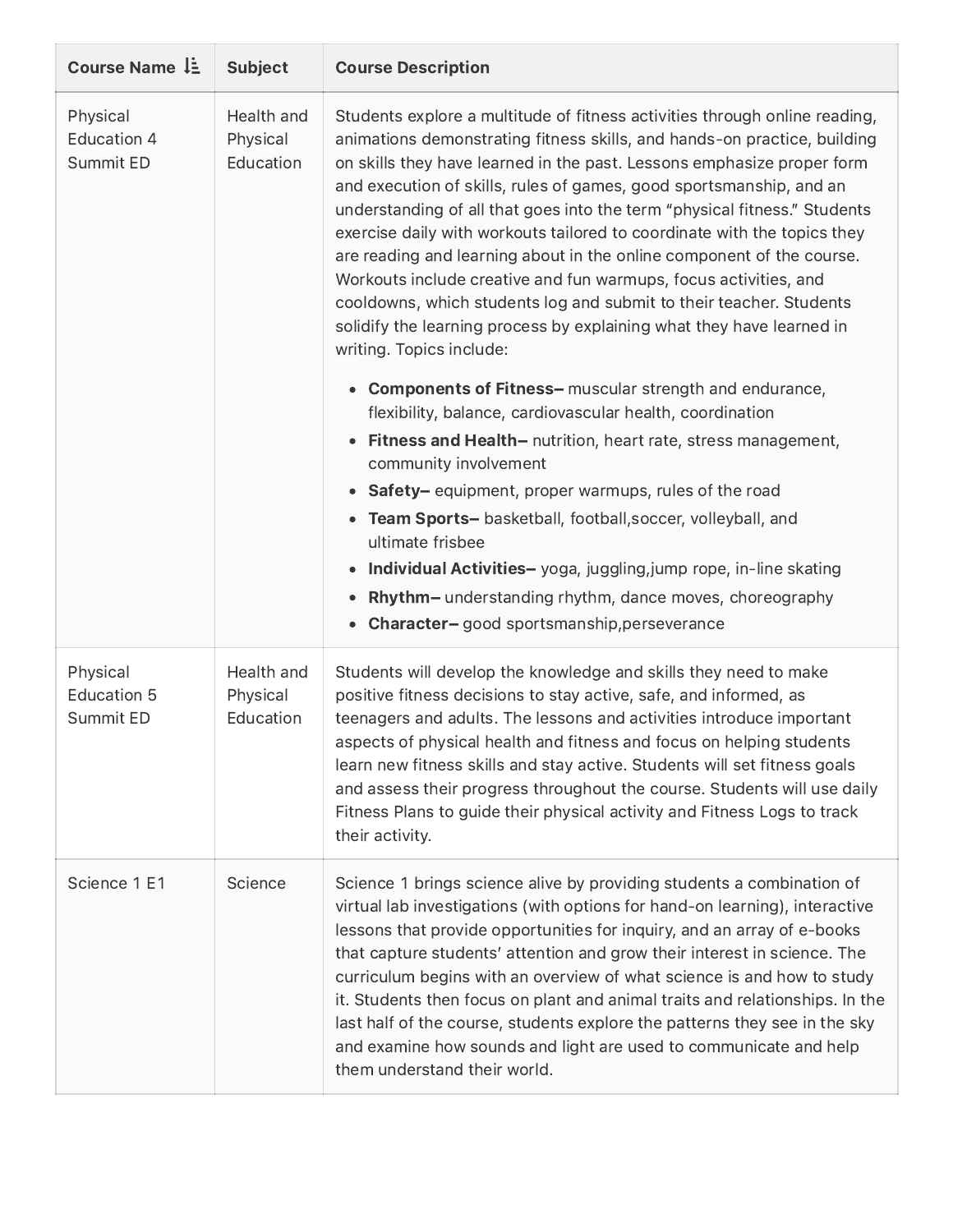| Course Name JE | <b>Subject</b> | <b>Course Description</b>                                                                                                                                                                                                                                                                                                                                                                                                                                                                                                                                                                                                                                         |
|----------------|----------------|-------------------------------------------------------------------------------------------------------------------------------------------------------------------------------------------------------------------------------------------------------------------------------------------------------------------------------------------------------------------------------------------------------------------------------------------------------------------------------------------------------------------------------------------------------------------------------------------------------------------------------------------------------------------|
| Science 2 E1   | Science        | Science 2 brings science alive by providing students a combination of<br>virtual lab investigations (with options for hand-on learning), interactive<br>lessons, and an array of e-books that capture students' attention and<br>grow their interest in science. Students engage in science and<br>engineering practices as they explore topics such as matter and its<br>interactions, changes to the earth, and plants and animals. Throughout<br>the course, students conduct investigations using digital tools and<br>simulations. Some labs also include alternative investigations that use<br>household materials.                                        |
| Science 3 E1   | Science        | Science 3 brings science alive by providing students a combination of<br>virtual lab investigations (with options for hand-on learning), interactive<br>lessons, and an array of e-books that capture students' attention and<br>grow their interest in science. Students engage in science and<br>engineering practices as they explore topics such as organisms, the<br>environment, weather, climate, motion, and forces. Throughout the<br>course, students conduct investigations using digital tools and<br>simulations. Some labs also include alternative investigations that use<br>household materials.                                                 |
| Science 4 E1   | Science        | Science 4 brings science alive by providing students a combination of<br>virtual lab investigations (with options for hand-on learning), interactive<br>lessons, and an array of e-books that capture students' attention and<br>grow their interest in science. Students engage in science and<br>engineering practices as they explore topics such as energy, waves,<br>information transfer, plant and animal structures, senses, and the earth's<br>features and resources. Throughout the course, students conduct<br>investigations using digital tools and simulations. Some labs also include<br>alternative investigations that use household materials. |
| Science 5 E1   | Science        | Science 5 brings science alive by providing students a combination of<br>virtual lab investigations (with options for hand-on learning), interactive<br>lessons, and an array of e-books that capture students' attention and<br>grow their interest in science. Students engage in science and<br>engineering practices as they explore topics such as matter, organisms,<br>ecosystems, the earth's systems, and the earth's place in the universe.<br>Throughout the course, students conduct investigations using digital<br>tools and simulations. Some labs also include alternative investigations<br>that use household materials.                        |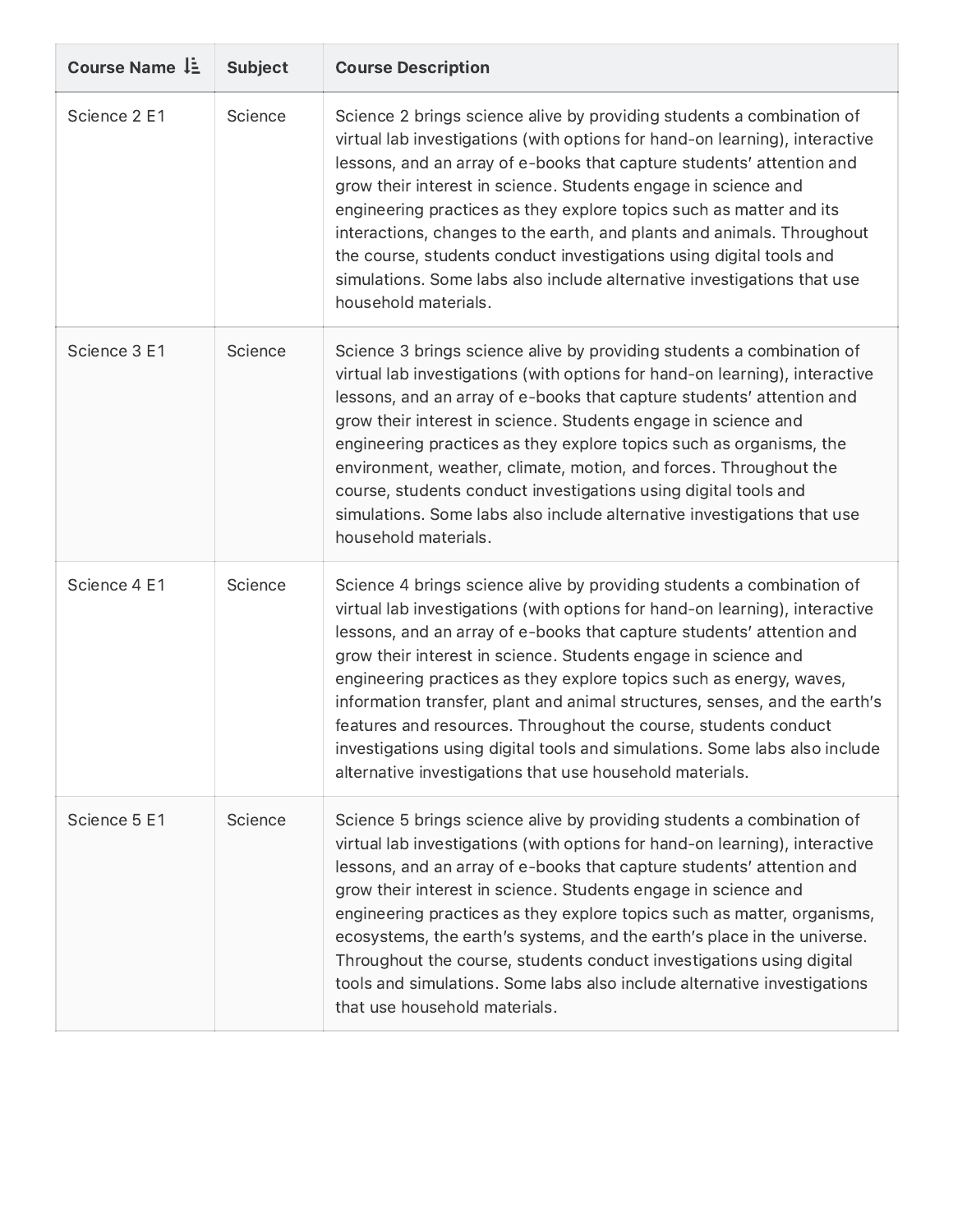| Course Name LE                                | <b>Subject</b> | <b>Course Description</b>                                                                                                                                                                                                                                                                                                                                                                                                                                                                                                                                                                                                                                                                                                                                                                                                                                                                                                                                                                              |
|-----------------------------------------------|----------------|--------------------------------------------------------------------------------------------------------------------------------------------------------------------------------------------------------------------------------------------------------------------------------------------------------------------------------------------------------------------------------------------------------------------------------------------------------------------------------------------------------------------------------------------------------------------------------------------------------------------------------------------------------------------------------------------------------------------------------------------------------------------------------------------------------------------------------------------------------------------------------------------------------------------------------------------------------------------------------------------------------|
| Science K E1                                  | Science        | Science K brings science alive by providing students a combination of<br>virtual lab investigations (with options for hands-on learning), interactive<br>lessons that provide opportunities for inquiry, and an array of e-books<br>that capture students' attention and grow their interest in science. The<br>curriculum begins with an overview of what science is and who scientists<br>are. Students then focus on plant and animal relationships and analyze<br>the weather. In the last half of the course, students explore how the sun<br>affects their world and explore the interactions between different forces.                                                                                                                                                                                                                                                                                                                                                                          |
| Social Studies 1<br>ED                        | History        | This course covers several different areas of social studies, including<br>physical and human geography; history and historical sources; U.S.<br>symbols, songs, and celebrations; citizenship and civic responsibility;<br>and economics.<br>Students learn about the locations, characteristics, resources, and<br>cultures of the earth, as well as those in their own community. They<br>explore concepts related to the study of history and the history of the<br>United States. Students identify key U.S. symbols and learn the reasons<br>behind special national observances. They learn the meaning of<br>citizenship and the duties and responsibilities of good citizens. Students<br>explore basic economic concepts, such as needs and wants, buying and<br>selling, and consumers and producers. They investigate the<br>development of ancient civilizations in the Fertile Crescent, Egypt, India,<br>China, and Greece.                                                             |
| <b>Social Studies</b><br>Grade 2 Summit<br>ED | History        | Second graders experience a broad introduction to social studies and<br>build a base for future learning. Students expand their map skills by<br>using features of maps, including scale, direction, and location, to read<br>maps and draw conclusions. They put their map skills to use exploring<br>the physical and human features of their community, state, country,<br>continent, and world. Students increase their understanding of<br>chronology and investigate the past using sources to learn more about<br>themselves and their communities. They study people who influenced<br>history as leaders, inventors, and trailblazers. Students discover cultures<br>around the world and in their own communities. Students also learn the<br>basic concepts and operations of the economy and are introduced to the<br>basic principles of personal finance. Students describe the role of<br>government and expand their understanding of how citizens contribute<br>to their communities. |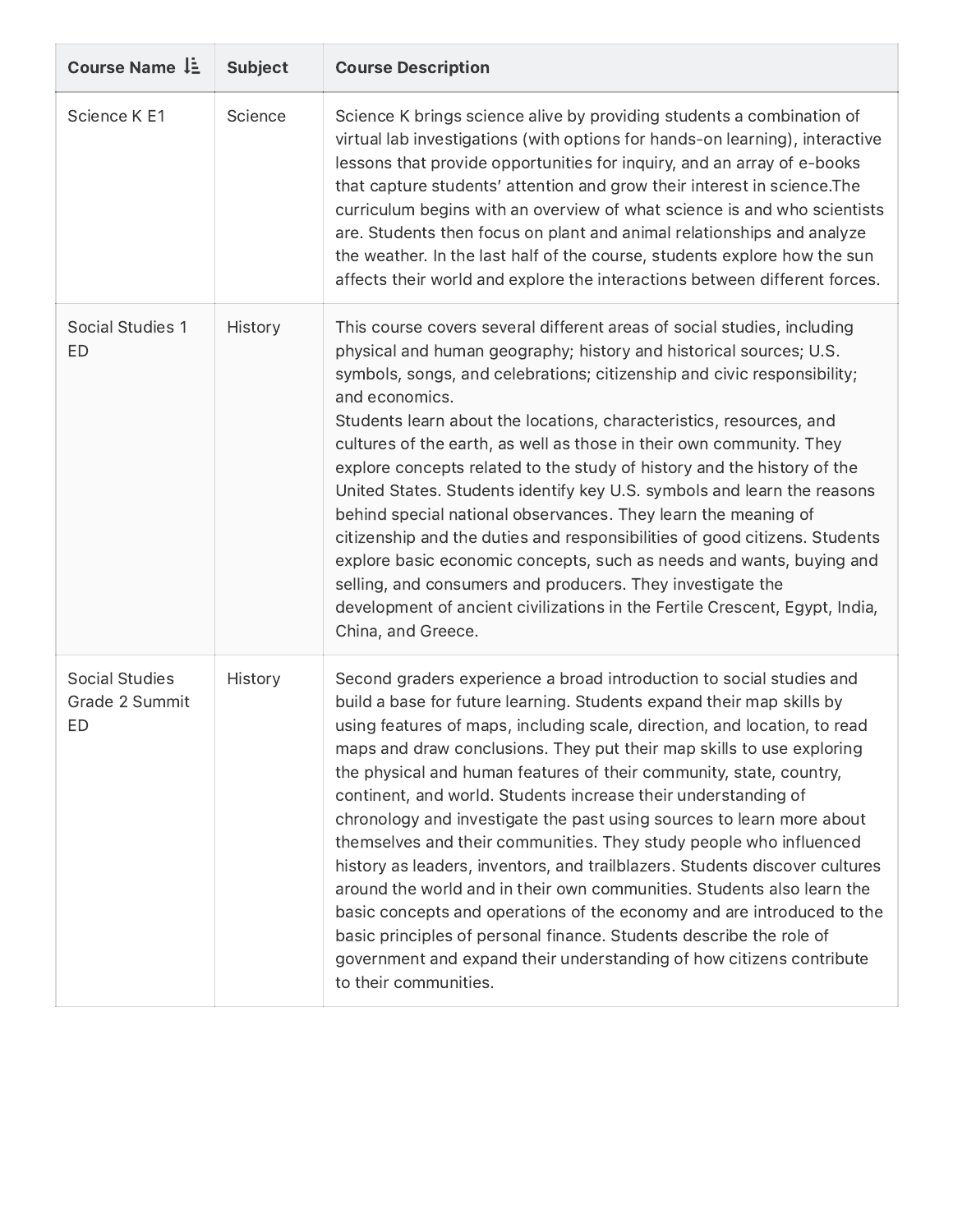| Course Name $I_{\Xi}$                                | <b>Subject</b> | <b>Course Description</b>                                                                                                                                                                                                                                                                                                                                                                                                                                                                                                                                                                                                                                                                                                                                                                                                                                                                                                                                                                                                                                                                                                                                                                                                                            |
|------------------------------------------------------|----------------|------------------------------------------------------------------------------------------------------------------------------------------------------------------------------------------------------------------------------------------------------------------------------------------------------------------------------------------------------------------------------------------------------------------------------------------------------------------------------------------------------------------------------------------------------------------------------------------------------------------------------------------------------------------------------------------------------------------------------------------------------------------------------------------------------------------------------------------------------------------------------------------------------------------------------------------------------------------------------------------------------------------------------------------------------------------------------------------------------------------------------------------------------------------------------------------------------------------------------------------------------|
| <b>Social Studies</b><br>Grade 3 Summit<br><b>ED</b> | History        | Third graders explore the world around them through the lens of diverse<br>social studies concepts and topics. Students apply their knowledge of<br>basic map skills to identify the purpose of various maps and interpret<br>how people adapt and change their environment to adjust to different<br>climates and natural resources. Students then investigate the regions of<br>the country, studying their physical and human features, history, and<br>culture. They describe how culture changes and adapts to meet human<br>needs as they explore cultures around the world and in their<br>communities. Students learn about the founding documents and<br>principles of America's government to see how state, local, tribal, and<br>national governments operate. They learn that citizens have rights,<br>responsibilities, and civic duties. Students investigate the relationship<br>between humans and their environment to learn ways they can make a<br>difference in their communities. They survey various public issues then<br>choose one to research and propose solutions. Students expand their<br>understanding of basic principles of economics and the importance of<br>saving and budgeting for personal financial health. |
| Social Studies K<br>ED                               | History        | This course introduces students to fundamental topics within the social<br>studies discipline. These topics include family, home, community and<br>culture, geography, chronology, early U.S. history, civics and the<br>responsibilities of citizenship, and economics.<br>Students begin by locating themselves and their families within a<br>community and culture. They learn about basic physical geography and<br>how to read maps and globes. Students explore what history is and how<br>they study the past. They learn about the first peoples of the Americas<br>and the founding of the United States. Students identify symbols of and<br>celebrations in the United States and investigate the lives of significant<br>historical figures in the context of civic responsibility. They also explore<br>citizenship and basic economics.                                                                                                                                                                                                                                                                                                                                                                                               |